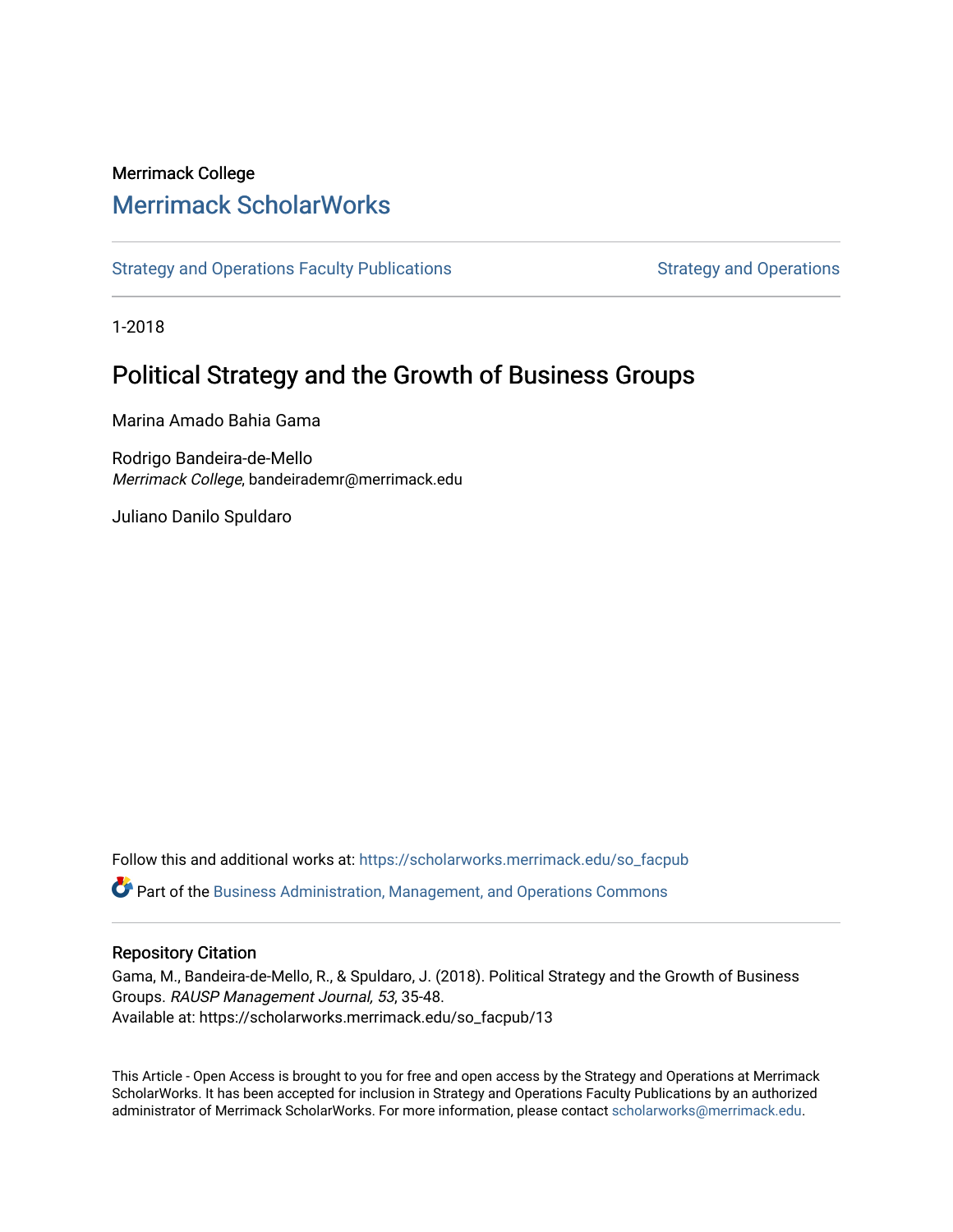



Available online at [www.sciencedirect.com](http://www.sciencedirect.com/science/journal/00802107)

RAUSP Management Journal



RAUSP [Management](https://doi.org/10.1016/j.rauspm.2017.06.001) Journal 53 (2018) 35–48 <http://rausp.usp.br/>

Original Article

## Political strategy and the growth of business groups

*Estratégia política e crescimento dos grupos empresariais*

## Marina Amado Bahia Gama<sup>a,∗</sup>, Rodrigo Bandeira-de-Mello<sup>a,b</sup>, Juliano Danilo Spuldaro<sup>c</sup>

<sup>a</sup> *Funda¸cão Getulio Vargas, São Paulo, SP, Brazil* <sup>b</sup> *Merrimack College, Girard School of Business, North Andover, United States* <sup>c</sup> *Universidade do Oeste de Santa Catarina, Joa¸caba, SC, Brazil*

> Received 4 January 2016; accepted 28 June 2017 Available online 16 January 2018 Scientific Editor: Paula Sarita Bigio Schnaider

#### **Abstract**

How do companies and government interactions affect business groups' decisions on growth? So far, empirical evidence is based on qualitative data that do not explain how political strategies affect the expansion or diversification of business groups. Our main contribution is to discuss the conditions that affect their growth. To do this, we conducted an in-depth field study in six business groups, and examined 17 growth decisions. Four categories (origin of growth, historical relationships, business group's scope and use of specific political strategies) emerged from the analysis, based on interviews with managers and on 480 secondary data sources. We further applied the qualitative comparative method to test our categories as conditions for growth. We found that a historical relationship between the group and the government is a necessary but insufficient condition for growth through diversification. To foresee diversification, historical relationship must be aligned with government's political interest, or with the use of one or a combination of specific political tactics. We found no set of variables that can fully explain growth through expansion. © 2017 Departamento de Administração, Faculdade de Economia, Administração e Contabilidade da Universidade de São Paulo – FEA/USP. Published by Elsevier Editora Ltda. This is an open access article under the CC BY license ([http://creativecommons.org/licenses/by/4.0/\)](http://creativecommons.org/licenses/by/4.0/).

*Keywords:* Business groups; Political strategy; Diversification

#### **Resumo**

Como as interações entre as firmas e governo afetam as decisões de crescimento dos *business groups*? Evidências empíricas existentes não explicam como as estratégias políticas afetam a expansão ou diversificação dos *business groups*. A principal contribuição é discutir as condições que afetam o crescimento dos *business groups*. Para responder isso foi realizado um estudo de campo em profundidade em seis grupos empresariais e foi analisado 17 exemplos de crescimento desses seis *business groups*. Quatro categorias emergiram a partir das entrevistas com diretores e presidentes e 480 fontes de dados secundários (categorias: origem de crescimento, relacionamento histórico, escopo do *business group* e estratégia política específica). Foi aplicado o método QCA para testar as categorias como sendo condições para o crescimento. Descobrimos que ter uma relação histórica entre o grupo empresarial e o governo é uma condição necessária, mas não suficiente para o crescimento grupo empresarial por meio da diversificação. Para prever a diversificação, a relação histórica deve ser somada com o interesse político governamental ou com o uso de um ou uma combinac¸ão de táticas políticas específicas da firma. Não foi encontrado nenhum conjunto de variáveis que possa explicar plenamente o crescimento via expansão.

© 2017 Departamento de Administração, Faculdade de Economia, Administração e Contabilidade da Universidade de São Paulo – FEA/USP. Publicado por Elsevier Editora Ltda. Este é um artigo Open Access sob uma licença CC BY ([http://creativecommons.org/licenses/by/4.0/\)](http://creativecommons.org/licenses/by/4.0/).

Palavras-chave: Grupos empresariais; Estratégia política; Diversificação

∗ Corresponding author at: Rua Itapeva, 474, CEP 01331-000, São Paulo, SP, Brazil.

*E-mail:* [abgama@gmail.com](mailto:abgama@gmail.com) (M.A. Gama).

Peer Review under the responsibility of Departamento de Administração, Faculdade de Economia, Administração e Contabilidade da Universidade de São Paulo – FEA/USP.

<https://doi.org/10.1016/j.rauspm.2017.06.001>

2531-0488/© 2017 Departamento de Administração, Faculdade de Economia, Administração e Contabilidade da Universidade de São Paulo – FEA/USP. Published by Elsevier Editora Ltda. This is an open access article under the CC BY license (<http://creativecommons.org/licenses/by/4.0/>).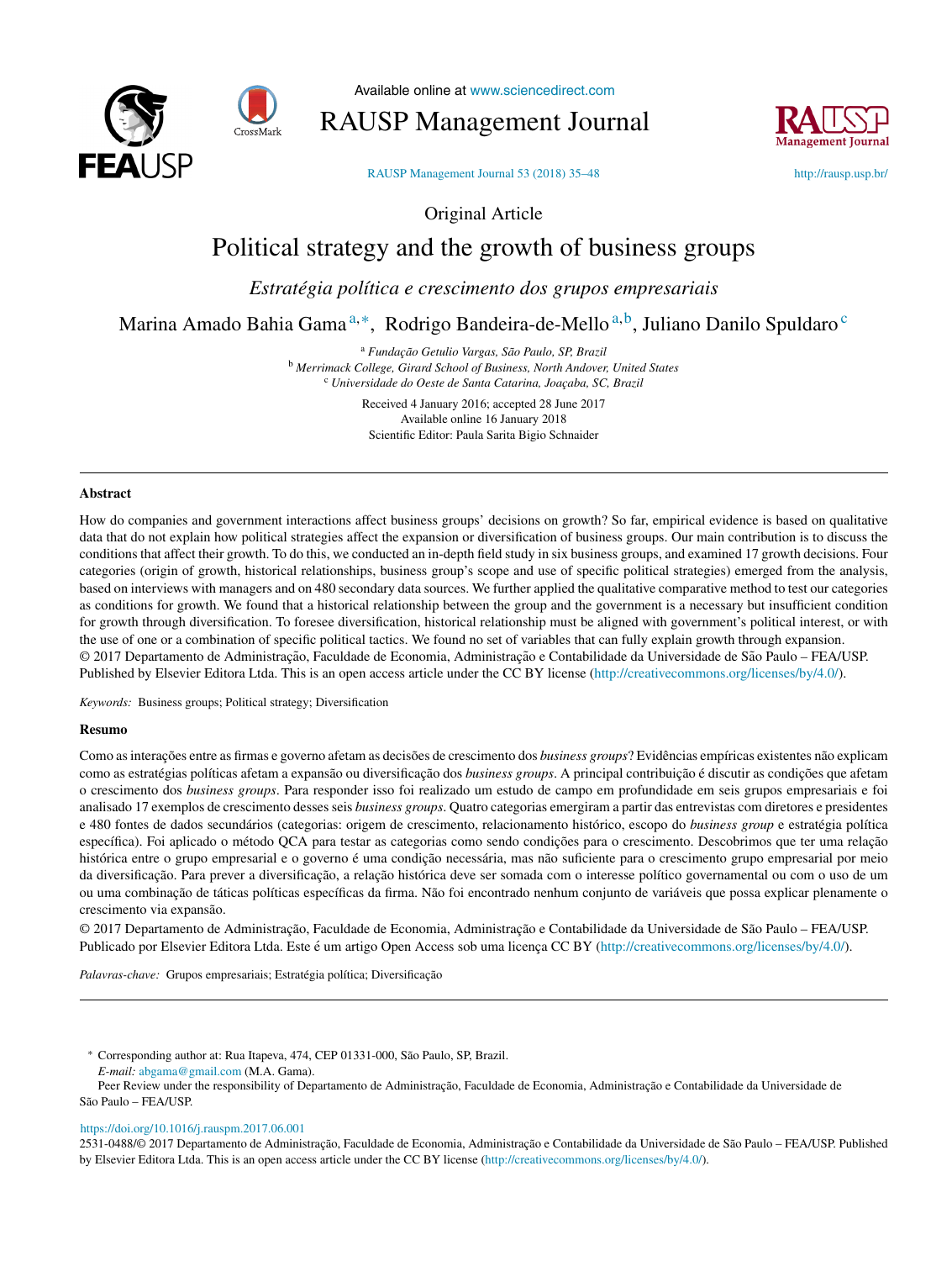## **Introduction**

A business group is an organizational model in which a set of legally independent firms are held together through a stable relationship, operating strategically in different sectors and under common control and ownership (Colpan & Hikino, 2010; Cuervo-Cazurra, 2006; Khanna & Yafeh, 2007). Authors that tried to explain why organizations grow as a group have approached the topic from several theoretical perspectives (Yiu, Lu,Bruton, & Hoskisson, 2007). The mainstream theory – based on transaction costs ([Williamson,](#page-14-0) 1975, 1981) – argues that growth is necessary to expand groups' internal markets, and consequently, to reduce their transaction costs. However, the political economy approach (Aoki, 2001; Khanna & Fisman, 2004; Schneider, 2009; Yiu et al., 2007) offers another explanation for growth. According to this perspective, business groups diversify and expand as a result of their use by governments for promoting public policies. Therefore, the business group option is a strategic fit to government requirements (Yiu et al., [2007\),](#page-14-0) and a means to open or expand new sectors and markets that serve both parties.

However, explanations proposed to date under the political perspective have largely overlooked the conditions that underlie the growth of different types of business groups ([Schneider,](#page-14-0) 2009). Explanations that consider the business group to be an economic tool per se (Khanna & [Fisman,](#page-13-0) 2004) focus on the state's actions and their impact on group performance. As a result, there is still a limited number of studies on business groups that provide empirical evidence as to the role played by corporate political strategies in achieving diversification and expansion, among other conditions.

We contribute to this issue by showing that in the majority of diversification cases, business groups have a historical relationship with the government. However, this condition is insufficient; if business groups want to diversify, they need to use one or a combination of the following political tactics: long-term cooperation contracts, lobbying, personal relationships, joint venture with a state-owned firm, or a shareholding agreement with the government. On the other hand, when a business group has a historical relationship with the government, which wants to develop a specific sector, it provides stimulus and support to the group, to encourage and enable diversification, without the need of a specific political tactics. Therefore, we propose the following research question: How do companies and government interactions affect the growth decisions of business groups?

There are two dimensions of growth: (i) expansion – opening of new plants, launching of new products and engaging in internationalization (Ansoff, 1965; Donato & Rosa, 2005; Kumar, Gaur, & Pattnaik, 2012); and (ii) diversification – entering or exiting new economic sectors or industries ([Ansoff,](#page-12-0) 1965). Our analysis is oriented to diversification because it is the main feature of business groups (Yiu et al., [2007\),](#page-14-0) while expansions are considered as counterfactual.

We tracked 17 examples of business groups' growth in order to report how it occurred, how relationships between government and groups were formed, and how eventual corporate political

strategies were used, regarding these growth events. Our empirical strategy was to perform an in-depth qualitative research, by conducting 16 interviews with top-level managers, from six intentionally chosen Brazilian business groups and also with industry experts. Additionally, we went through hundreds of secondary sources to deal with such a [sensitive](#page-13-0) issue, as suggested by Rama [\(2011\),](#page-14-0) including news media, business groups' annual reports, government data available in official sites, and books about [business](#page-14-0) groups' history and their directors' careers. From these sources, we created a description of each event, codified all data and compiled them using the software ATLAS.ti, to build empirical oriented categories that could represent the conditions that underlay the growth of business groups. Finally, we applied Qualitative [Comparative](#page-12-0) Analysis – QCA [\(Ragin,](#page-14-0) 1987) to our categories, in order to assess multiple conjectural causations, vis-à-vis a case-sensitive approach (Fiss, 2011; [Rihoux,](#page-13-0) 2006; Rihoux, Álamos-Concha, Bol, Marx, & Rezsöhazy, 2013).

#### **Literature review**

### *The growth of business groups*

A business group organizational format is defined as a group of formally independent firms that operate in multiple sectors, which may or may not be related, and are under the common control of a family or people who have personal, trust-based relationships with each other (Chang & Hong, 2000; [Colpan](#page-13-0) & Hikino, 2010; Granovetter, 1994; Khanna & Yafeh, 2007; Leff, 1978). Such groups are present in several countries and receive different names: "*chaebol*" in South Korea, "*Keiretsu*" in Japan, "*economic groups*" in Latin America, "*the twenty two families*" ([Granovetter,](#page-13-0) 1994) in Pakistan, "*oligarchs*" in Russia, and "*QiyeJituan*" (Lee & [Kang,](#page-13-0) 2010) in China.

Although business groups once dominated the companies' landscape of North America (Kandel, Kosenko, Morck, & Yafeh, 2013), nowadaysthey are increasingly present in emerging countries, especially in response to market failures typical of such economies ([Khanna](#page-13-0) & Palepu, 1997), and because of the high levels of state intervention [\(Musacchio](#page-13-0) & Lazzarini, 2014).

There are six possible perspectives to address this subject. The mainstream theory is the Transaction Cost Economics [\(Williamson,](#page-14-0) 1981); the others are Sociology [\(Granovetter,](#page-13-0) 1994), Resourced-Based View [\(Guillén,](#page-13-0) 2000), Agency Theory (Yiu et al., [2013\),](#page-14-0) Network Theory [\(Granovetter,](#page-13-0) 1983) and the Political Strategy Perspective. We include this last one because historically political issues had a strong influence on business groups' [developme](#page-12-0)nt, not only in Brazil but in South Korea, Italy, China and India (Aldrighi & Postali, 2010; Bresser-Pereira, 2009; Mukhopadhyay & Chakrabortyb, 2017).

Few groups were large and diversified when founded. Growth through expansion and diversification was and still is the fundamental business group strategy (Bhatia & [Thakur,](#page-13-0) 2017; Hernández-Trasobaresa & Galve-Górriz, 2017; Khanna & Yafeh, 2005; Schneider, 2009). Political and policy issues mostly explain the distinct sizes of business groups in different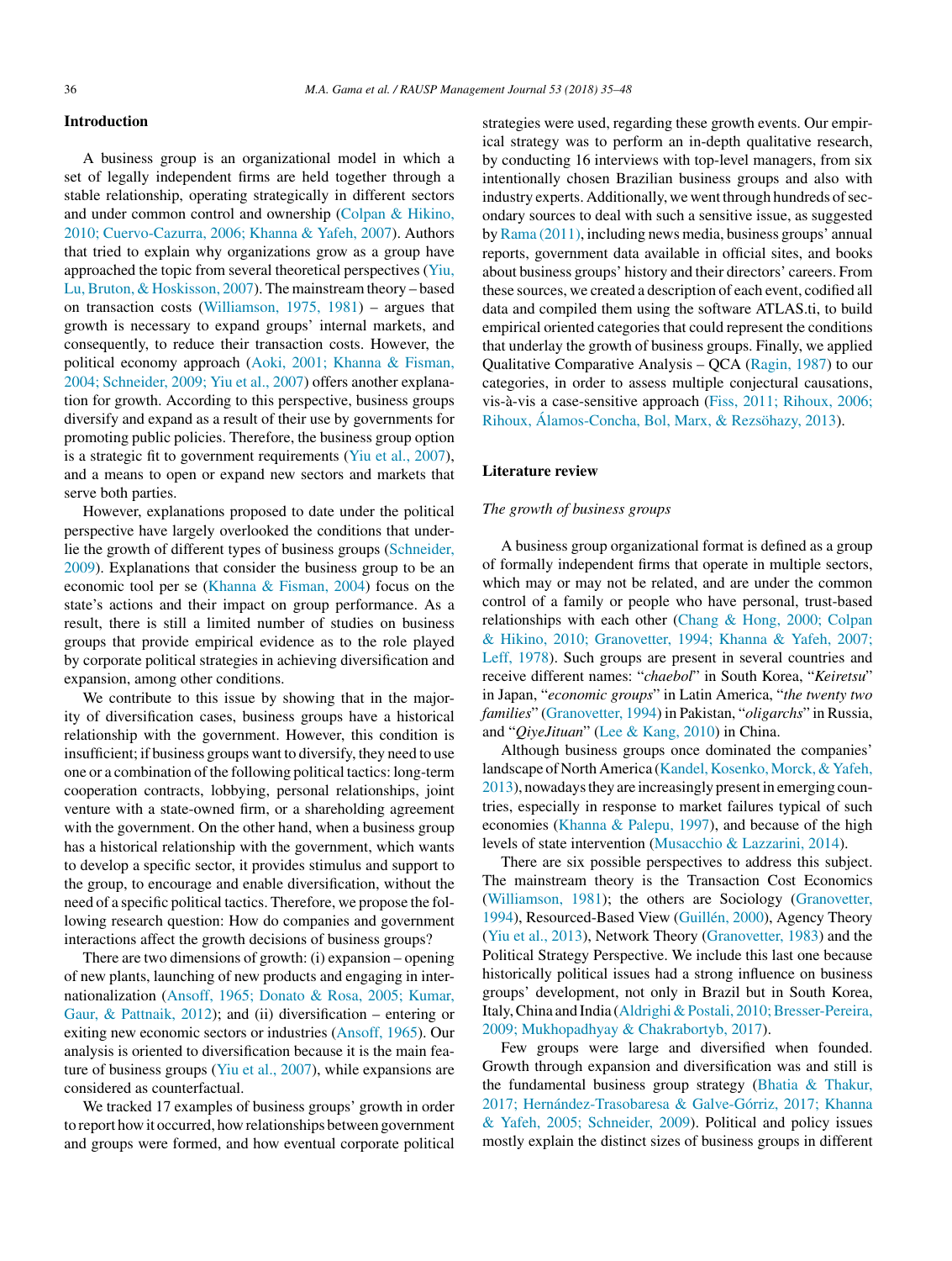countries. Diversification, on the other hand, isthe result of decisions to seek economies of scope and to reduce risk exposure by holding subsidiaries with different market cycles ([Schneider,](#page-14-0) 2009).Choosing growth as a strategic objective may be the result of political connections. In most cases, and especially in developing countries, political motivationsinfluence business groups, making diversification more likely (Ghemawat & Khanna, 1998; Schneider, 2009; Yiu et al., 2007).

Business groups can grow by exploring markets and activities that may or not be related to the economic sector in which they operate (Chang & Hong, 2000; Colpan & Hikino, 2010; Granovetter, 1994; Khanna & Yafeh, 2007; Leff, 1978). A business group might, for example, grow into a new sector with no previous operation [\(Purkayastha](#page-14-0) & Lahiri, 2016), diversifying from livestock to construction; or it could seek growth within a sector where it is already present, expanding from cattle slaughtering to leather processing. Literature suggests that the decision to pursue growth in related or unrelated sectors is highly influenced by government actions (Khanna & Palepu, 2000; [Schneider,](#page-13-0) 2009).

The political economy approach emphasizes the relationship between government policy and the growth decisions of business groups ([Schneider,](#page-14-0) 1998, 2009). Evans [\(1995\),](#page-13-0) Wade [\(1990\),](#page-14-0) and [Amsden](#page-12-0) (1989) argue that government plays a central role in modeling firms' growth and investment paths, by influencing and inducing businessmen to make investments that concern the government, through the offer of selective subsidies and protection against foreign competition. In doing so, the group is used as a tool for accomplishing government's political and economic goals (Yiu et al., [2007\)](#page-14-0). Moreover, the presence of highly diversified business groups in a country's economic scenario is a useful way to promote public policies and industrial development (Khanna & [Fisman,](#page-13-0) 2004).

Government choices can enable or constrain the operation of groups. Incentives can range from direct promotion, by enabling a specific group to enter a sector of interest to the government, to indirect promotion, such as incentives for a whole sector, through tax benefits and tariff protection ([Schneider,](#page-14-0) 2009). The limits can be the regulation of joint ventures and control over multinationals' growth.

There is historical evidence on the influence of governments on business groups [\(Khanna](#page-13-0) & Yafeh, 2007). One example, among others (Amatori, 1997; Guriev & [Rachinsky,](#page-13-0) 2005; Khanna & Yafeh, 2007; Maman, 2002; Schneider, 2009), are the Japanese *keiretsu* groups that emerged after the war as a result of a government privatization program, and have expanded and diversified their activities in response to government con-tracts granted under special conditions ([Shimotani,](#page-14-0) 1997). There were also periods in which governments have hampered business groups rather than helped them. In Chile, during Pinochet's term, policies toward free market and anti-concentration of property s were adopted in 1973; in China, when the communist party gained power in 1943, the result was hostility between government and business groups. Despite some negative periods throughout history, in general relationships between government and business groups have stimulated the economic development of distinct sectors simultaneously (Colpan & [Hikino,](#page-13-0) 2010).

#### *Interaction of business groups with government*

Governments have enough power to influence firms' strategic choices, operations and processes [\(Pearce,](#page-13-0) 2001), but business groups are not passive elements in this context. Therefore, there is an interdependence and an ongoing exchange between groups' actions and [government](#page-13-0) policies [\(Salisbury,](#page-14-0) 1969). Business groups employ a variety of means to anticipate and influence government decisions, to achieve their credibility and enhance their reputations, in order to achieve better performance and [competitive](#page-13-0) advantages ([Bonardi,](#page-13-0) 2011).

The classification found in the literature specifies political strategies that involve the creation of political connections ([Fisman,](#page-13-0)  $2001$ ), and the tactics that firms use to accomplish them ([Hillman](#page-13-0) & Hitt, 1999). These strategies and tactics include: (i) an informational strategy achieved through lobbying or commissioned research projects; (ii) a financial incentive strategy, implemented through contributions to political campaigns, politicians and/or parties, and paying for travel or personal services [\(Bandeira-de-Mello](#page-13-0) & Marcon, 2011; Claessens, Feijen, & Laeven, 2008); (iii) a constituency-building strategy, accomplished through public relations or advocacy advertising; (iv) a strategy for building personal relations, implemented, for example, by hiring politicians for the board of directors ([Faccio,](#page-13-0) 2006); and (v) the tactics of businessmen participating in public life, which can be used to influence legislation, get privileged information, and even influence government spending toward their companies.

Firms use a combination of resources to build their political strategies, to differentiate themselves and succeed [\(Bonardi,](#page-13-0) 2011; Sojli & Tham, 2017; Tian, Hafsi, & Wu, 2007). In general, they use their growth to have access to politicians and to legislative and regulatory processes (Hillman, [Zardkoohi,](#page-13-0) & Bierman, 1999) and to receive preferential treatment [\(Faccio,](#page-13-0) 2006) and easy access to funding [\(Claessens](#page-13-0) et al., 2008). Political connections play an important role in the world's largest economies ([Fisman,](#page-13-0)  $2001$ ) and are present in firm-government relationships in all countries ([Faccio,](#page-13-0) 2006; Sojli & Tham, 2017). However, political connections are most influential in emerging markets, where the role of institutions is not fully developed, corruption is more latent, and there are some restrictions to foreign investments (Faccio, 2006; [Fisman,](#page-13-0) 2001; Li, He, Lan, & Yiu, 2011). The way by which groups are formed facilitates the use of political connections to favor some of their affiliated firms together ([Bandeira-de-Mello,](#page-13-0) Marcon, Goldszmidt, & Zambaldi, 2012).

Many studies show that groups which have political connections enjoy greater benefits than those that do not [\(Claessens](#page-13-0) et al., 2008; Faccio & Lang, 2002; Fisman, 2001; Sojli & Tham, 2017). These benefits include access to funding, lower taxes and fees, and power over market regulation. Other studies show that political connections are linked to firms' diversification into different sectors, and these connections depend on institutional issues. For example, a study of Chinese corporations showed that political connections influenced non-related diversification by firms in that country (Li et al., [2011\).](#page-13-0) Results of an empirical research on Brazil show that politicians guarantee the growth of business groups (Costa, [Bandeira-de-Mello,](#page-13-0) & Marcon, 2013).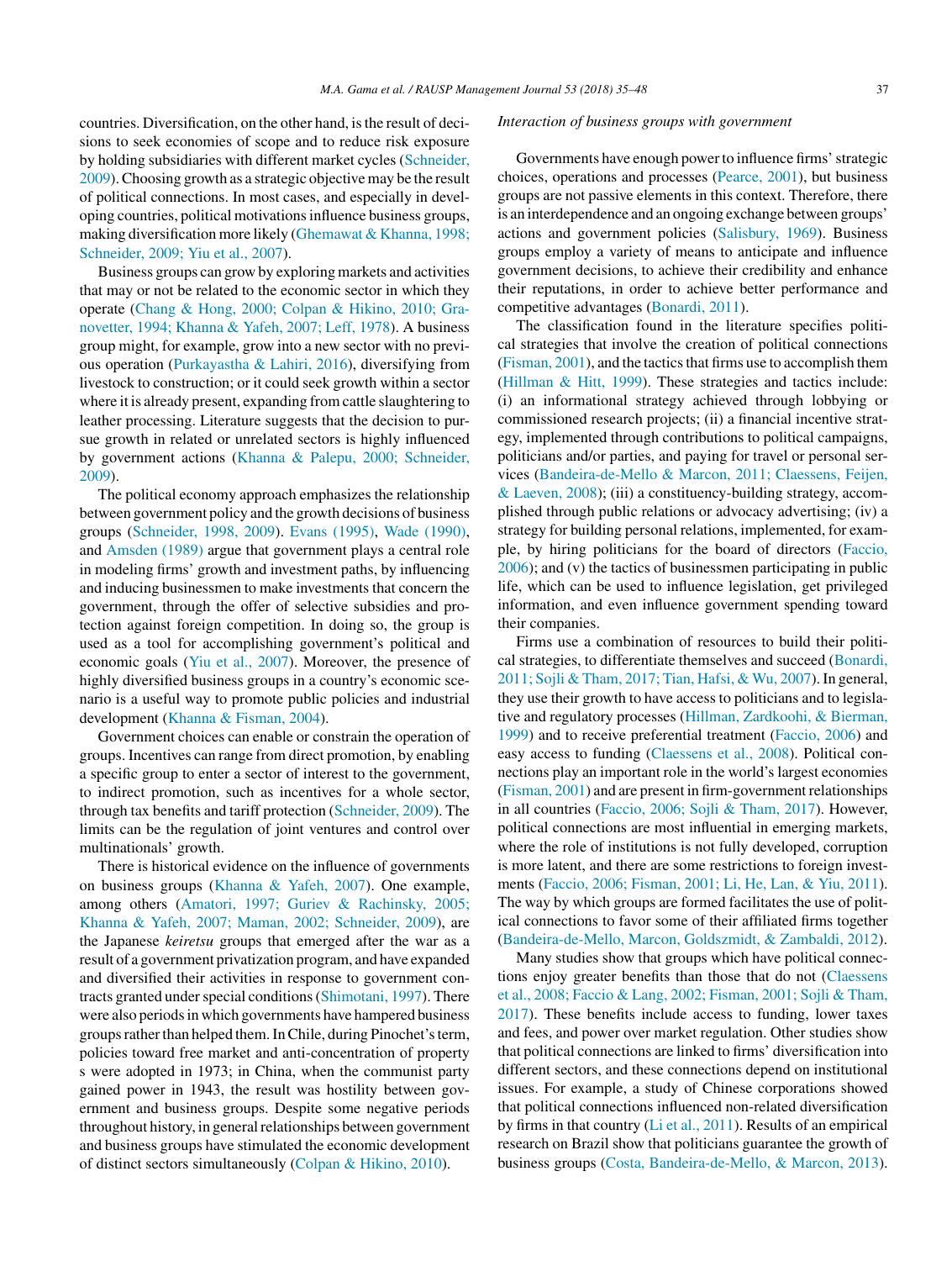According to a 2003 study conducted by the Inter-American Development Bank, Latin America is more volatile regarding politics than Europe or Asia, and as a result of this weakness business groups are offered greater incentives to grow in sectors of interest to the government [\(Ghemawat](#page-13-0) & Khanna, 1998; Schneider, 2009).

To go beyond existing empirical contributions that show how business groups can benefit from political connections, the gap that we address, in the political economy perspective, is a deeper investigation on the set of conditions that underlie the two types of business groups' growth – expansion and diversification. These conditions and the relationship between themare analyzed together.

### **Research design**

We chose Brazil as the research setting for the following reasons: (a) the country provides an appropriate scenario for this study because government is a relevant shareholder of business groups([Schneider,](#page-14-0) 2009; Xavier, Marcon, & Bandeirade-Mello, 2013); (b) government plays a role either as a majority or a minority shareholder; (c) it also takes part through stakes held by pension funds of state-controlled companies; (d) the relationship between companies and government is a phenomenon rooted in the national culture [\(Aldrighi](#page-12-0) & Postali, 2010); and (e) this relationship is seen as a normal state of affairs.

We chose qualitative methodology because the objective of the study was to analyze in detail the conditions that enable the growth of business groups. We compiled a list of business groups that fit the following criteria: (i) groups listed on the Brazilian Stock Market (BM&FBOVESPA) in 2011; and (ii) groups included in a yearbook published by newspaper *Valor Econômico* that lists the 200 largest groups that do business in Brazil, along with their subsidiaries.<sup>1</sup> Groups that met these criteria ( $n = 65$ ) were classified using [Schneider's](#page-14-0) (2009) typology of diversification, based on a measure of diversification variation (the Herfindahl Hirschman Index), and two classifications of political connections, namely the presence of ex-politicians on the board, as used by Camilo, Marcon, and [Bandeira-de-Mello](#page-13-0) (2012), and corporate campaign donations, as used by Costa et al. (2013). Our sample of six groups that agreed to participate in the research comprises business groups that are highly diversified and have made campaign donations. In compliance with a confidentiality agreement, letters replaced the names of these groups.<sup>2</sup>

The unit of analysis was the growth event, considered in two dimensions: (i) expansion, through the opening of new plants,

new products and overseas expansion [\(Ansoff,](#page-12-0) 1965; Donato & Rosa, 2005; Kumar et al., 2012); and (ii) diversification, as the entry or exit of one of the business groups' companies in new economic sectors ([Ansoff,](#page-12-0) 1965). Seventeen incidents of diversification or expansion were found and described. The study is based on both primary and secondary data. To ensure validity and reliability, three rules were followed when collecting and organizing data: (i) the use of several sources of evidence for each diversification or expansion event, enabling data triangulation [\(Eisenhardt,](#page-13-0) 1989; Yin, 2005); (ii) adherence to the historical sequence of facts in order to accurately describe what has occurred; and (iii) creation of a database and a description for each diversification or expansion event.<sup>3</sup>

One of the sources of evidence were interviews with representatives of business groups and specialists in the subject. [Table](#page-5-0) 2 lists the 16 interviewees, with brief descriptions of their jobs and careers up to the meeting date. We used a semi-structured script for defining the questions, and the average duration of the interviews was one hour. The process began in June 2013 and lasted until November 2013. We conducted 16 interviews, nine of which were with members of the boards of the six business groups, or their employees working in the Institutional Relations area, and seven with specialists. These professionals are relevant to the analysis either because they work for the government, or are consultants in governmental relations, or expoliticians in the federal government, or former employees of the National Bank of Social and Economic Development (BNDES). [Table](#page-5-0) 1 presents the list of interviewees and Table 2 the interview guide.

We used a large number and a wide variety of secondary data sources to validate data collected in the interviews (Rama, [2011\).](#page-14-0) The sources of secondary data were: (i) official documentation about the groups, since their creation up to the present; (ii) published studies and evaluations dealing with the business groups (Costa et al., 2013; [Xavier](#page-13-0) et al., 2013); (iii) newspaper articles and stories published in the media; (iv) economic and market studies and videos; (vi) data from the official websites of the Brazilian Senate and the House of Representatives; (vii) data from the Superintendence for the Development of the Northeast [\(SUDENE](#page-13-0)) and BNDES websites; (viii) quantitative data used in a study by Costa et al. [\(2013\),](#page-13-0) to capture diversification and political campaign donations; and (ix) quantitative data used by [Camilo](#page-13-0) et al. (2012) to capture the presence of politicians in groups' boards. A total of 480 documents from 13 sources were used as secondary data.

We performed a three-stage data analysis. The first step was to describe each individual incident of the group's growth – diversifications and expansions, using primary and secondary data. During this first analysis, Atlas.ti software proved invaluable for organizing and encoding the data and making notes for each event. In the second stage, our main categories of analysis ([Table](#page-6-0) 3) emerged with a view for comparing the cases

<sup>1</sup> "200 Maiores Grandes Grupos, Valor", available at: [http://www.revistavalor.](http://www.revistavalor.com.br/home.aspx?pub=19&edicao=9) [com.br/home.aspx?pub=19&edicao=9](http://www.revistavalor.com.br/home.aspx?pub=19&edicao=9).

<sup>&</sup>lt;sup>2</sup> In order to guarantee the necessary confidentiality, preserving the anonymity of the interviewees and their groups, a non-disclosure agreement was signed between Getulio Vargas Foundation (FGV) and all Business Groups. As such, all interviewee's names and their respective groups or entities were hidden as much as possible. We employed a system of codes to allow the relationships between individuals, groups, and the diversification or expansion events to be established.

 $3\,$  In all examples, a capital letter indicates that the criterion exists/is met, while a lower case letter indicates that the criterion is not present/is not met.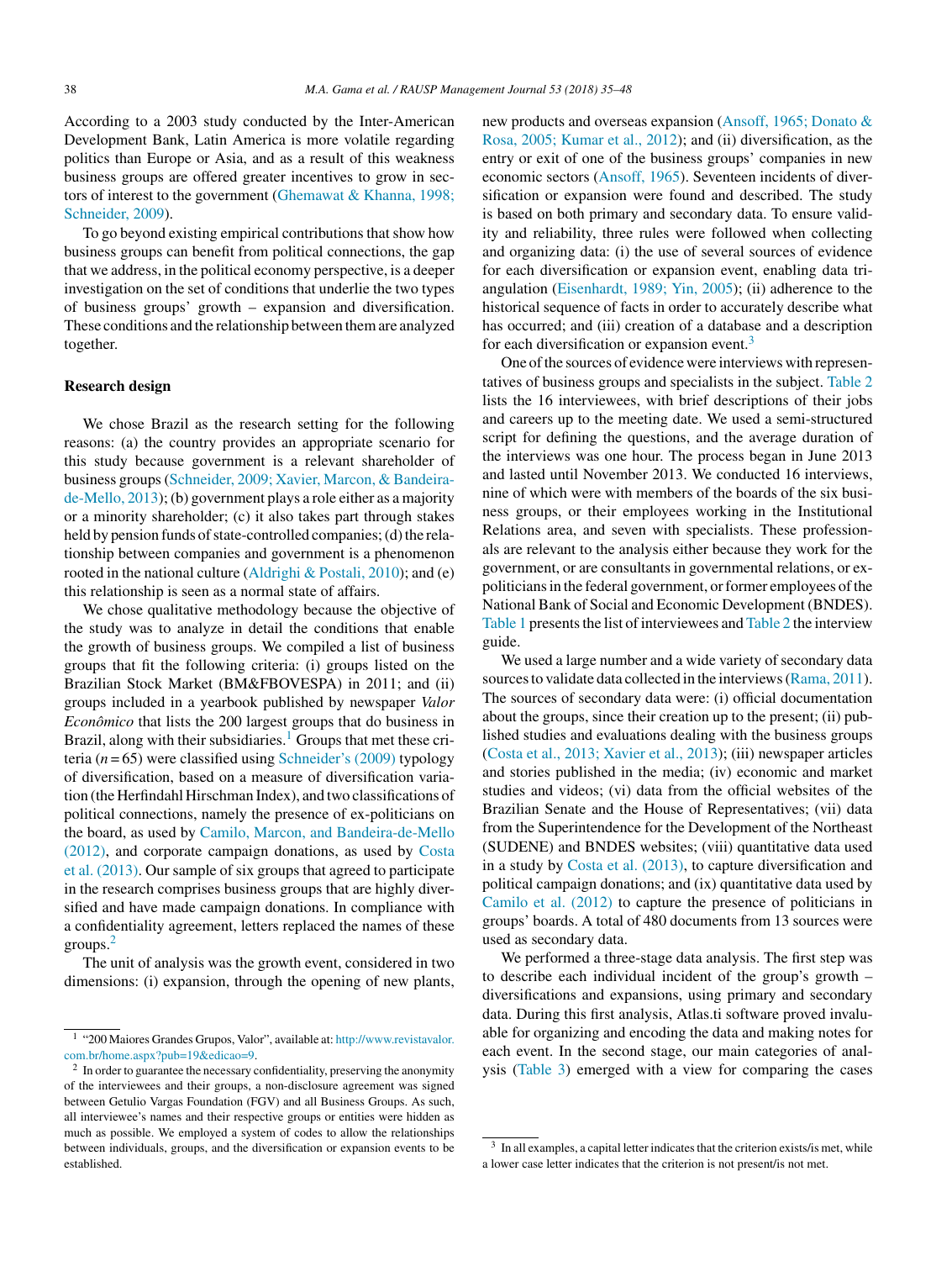<span id="page-5-0"></span>

| Table 1                |  |
|------------------------|--|
| Details of interviews. |  |

| Interviewee code | Date         | Experience                                                                                                                                                                           |
|------------------|--------------|--------------------------------------------------------------------------------------------------------------------------------------------------------------------------------------|
| INT <sub>1</sub> | June/13      | Manager of relationship with investors, has worked for business group B for 10 years.                                                                                                |
| INT <sub>2</sub> | July/13      | International director, works directly with CEO, 10 years in this position. Group B.                                                                                                 |
| INT <sub>3</sub> | August/13    | Managing director and marketing director of business group A. Responsible for institutional relations and<br>institutional demands. Four years in this position.                     |
| INT <sub>4</sub> | July/13      | Institutional relations manager. Three years in this position; responsible for the development of this area<br>in Group C.                                                           |
| INT <sub>5</sub> | August/13    | Institutional relations manager. Two years in this position and six years working in the group. Group F.                                                                             |
| INT <sub>6</sub> | August/13    | Director of institutional relations. 15 years of experience in this area. Has worked for the group for six<br>years. Group F.                                                        |
| INT <sub>7</sub> | September/13 | CEO of the group's holding company. 10 years working in Group E.                                                                                                                     |
| INT <sub>8</sub> | August/13    | Institutional relations director. Has worked for the group for 15 years, and in this position for one year.<br>Group D.                                                              |
| INT <sub>9</sub> | August/13    | Director of a consulting firm that works for big companies, as a bridge between public banks and<br>companies.                                                                       |
| <b>INT 10</b>    | August/13    | Has worked for 40 years in the government as institutional relations specialist.                                                                                                     |
| <b>INT 11</b>    | August/13    | Institutional relations specialist. Has worked for 10 years with multinationals and business groups,<br>associations, and the government, as a facilitator in public policy matters. |
| <b>INT 12</b>    | September/13 | Owner of a public relations consulting firm for seven years.                                                                                                                         |
| <b>INT 13</b>    | September/13 | Worked for many years in the federal government. Currently, president of an economic consulting firm<br>and member of directors' board of several business groups.                   |
| <b>INT 14</b>    | October/13   | Consultant. Former employee of a public financing institution. Has been in this institution for three years.                                                                         |
| <b>INT 15</b>    | October/13   | Works as director of the main subsidiary of a business group, responsible for government relations.                                                                                  |
| <b>INT 16</b>    | November/13  | Chairman of the Board of Directors and entrepreneur. Worked for more than 30 years in one business<br>group, is currently in another.                                                |

*Notes*: Interviewees INT 1 through INT 8, INT 13, INT 15 and INT 16 are all representatives of business groups; INT 9 through INT 14 are all industry experts. INT 13 is both.

#### Table 2

Interview guide.

| <b>Questions</b>                                              |  |
|---------------------------------------------------------------|--|
| 1. What is the structure of the business group?               |  |
| 2. How do business groups' firms compete in their industries? |  |
| 3. How is the decision making process in a new business?      |  |

4. Could you give us examples of investments that have increased or

decreased business group's diversification?

5. Could you give us examples of the group's institutional relations? 6. Which are the main activities of institutional relations with the government?

7. Could you give us examples of investments in new industries, in which the institutional relationship with the government has helped or embarrassed the investment decision?

([Eisenhardt,](#page-13-0) 1989). Finally, we used QCA method as a means to relate the empirical categories to the outcome of interest [\(Fiss,](#page-13-0) 2007). We chose QCA ([Ragin,](#page-14-0) 1987) to guide our analysis for a number of reasons, such as: (i) QCA allows the use of a small number of cases to accomplish objectives, which includes testing the necessary and sufficient conditions of specific situations ([Ragin,](#page-14-0) 2006); (ii) the methods used in QCA research employ the principles of logic to compare cases; (iii) QCA is appropriate for analyzing models that involve many interacting factors, to test hypotheses that predict if multiple conditions will operate together [\(Longest](#page-13-0) & Vaisey, 2008). As such, QCA can address situations in which an outcome has multiple causes. We used the statistical program Stata 12.0 and the fuzzy package for set manipulation [\(Longest](#page-13-0) & Vaisey, 2008) to perform QCA analysis. We used crisp sets (0/1) to define which cases did or did

not fulfill specific conditions and outcomes. [Table](#page-6-0) 3 also lists the data codes.

We employed the crisp sets analysis procedure described by [Longest](#page-13-0) and Vaisey (2008). Fourth section presents the results of the study.

### **Results**

Our findings are presented across two sections. In the first, we describe the 17 growth events of the business groups. In the second section, we describe the QCA analysis, showing the sets of conditions used by business groups to achieve diversification or expansion.

#### *Description of growth events*

The descriptions of groups' growth through government incentives and groups' political strategies are based on extensive analysis of interviews and secondary data. When a single group had experienced more than one diversification or expansion event, we isolated each event as a single unit of analysis. Interviewees described groups' political strategies for each unit of analysis, explaining how their groups operated in each specific situation. Furthermore, we also searched for secondary data that could provide relevant additional facts for understanding the nature of the relationships between groups and government.

In some events, a group started a process of diversification or expansion, whose origin was a governmental action that set up incentives for the group to grow. For example, growth event 3, a diversification, was the entry of group B into the energy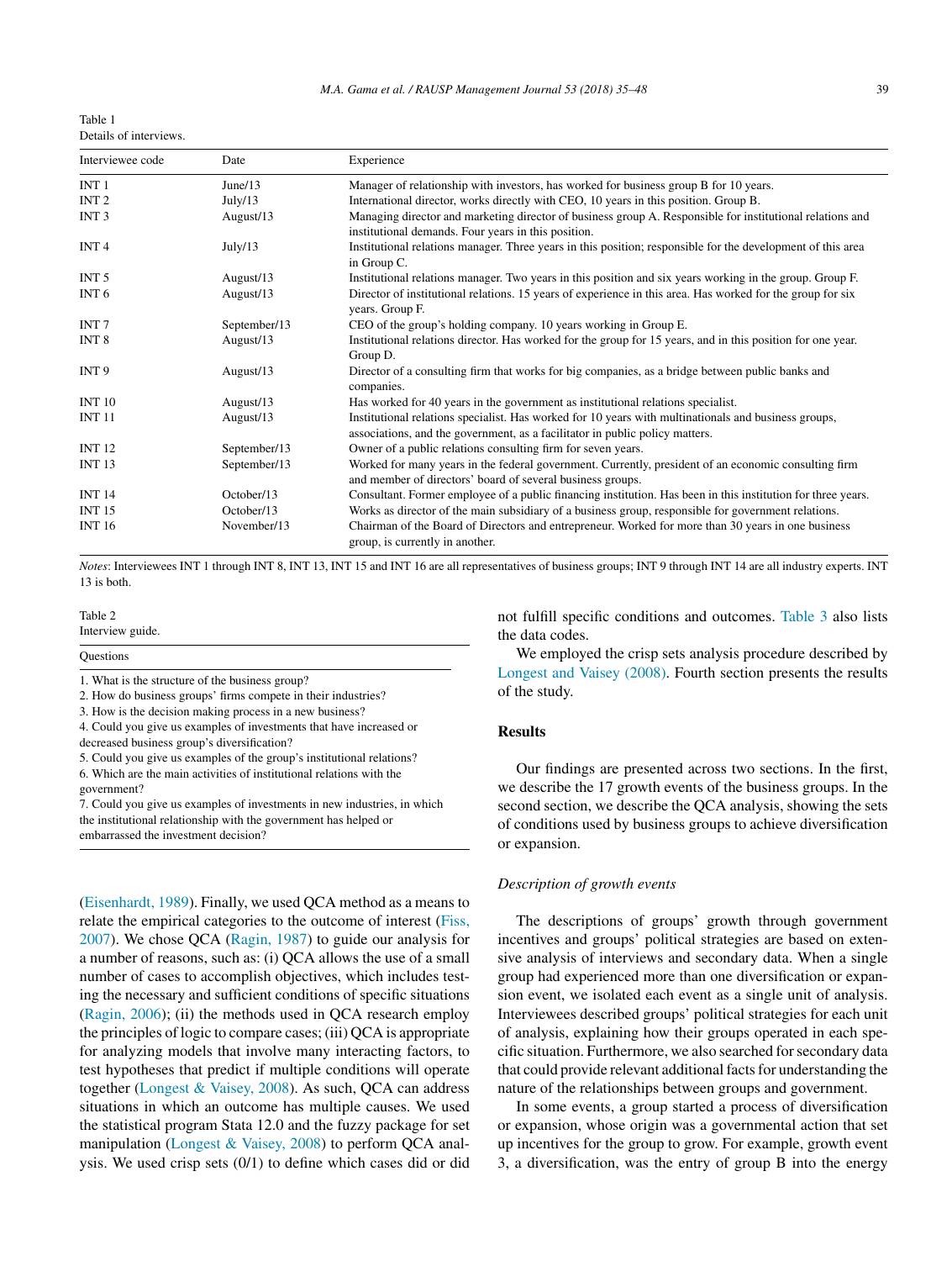<span id="page-6-0"></span>

| Table 3                                                 |  |
|---------------------------------------------------------|--|
| Sets, definitions, encoding of conditions and outcomes. |  |

| Condition/outcome sets                                         | Definition                                                                                                                                 | Encoding                                                          |  |
|----------------------------------------------------------------|--------------------------------------------------------------------------------------------------------------------------------------------|-------------------------------------------------------------------|--|
| Growth strategy (outcome symbol: Y)<br>Y: Diversification      | Diversification: entry into new sectors<br>Expansion: portfolio expansion, new product development,                                        | 1:Diversification<br>0: Expansion                                 |  |
| Y: Expansion                                                   | internationalization, plant expansion<br>(Ansoff, 1965; Cuervo-Cazurra, 2006; Donato & Rosa,<br>2005; Kumar et al., 2012; Schneider, 2009) |                                                                   |  |
| Origin of growth (condition symbol: O)                         | The origin of the diversification or expansion situation:                                                                                  | 1: Government                                                     |  |
| O: Government<br>o: Business Group                             | government or business group                                                                                                               | 0: Business Group                                                 |  |
| Historical relationship with government                        | The historical influence of the government on group's                                                                                      | 1: Historical relationship present                                |  |
| (condition symbol: R)                                          | development (Bonelli, 1998; Bresser-Pereira, 2009;                                                                                         | 0: Historical relationship absent                                 |  |
| R: Present                                                     | Caldeira, 2012; Queiroz, 1972; Schneider, 2009)                                                                                            |                                                                   |  |
| r: Absent                                                      |                                                                                                                                            |                                                                   |  |
| Business group diversification (condition)                     | Number of sectors in which the group has businesses                                                                                        | 1: more than six sectors                                          |  |
| symbol: N)                                                     | (Xavier et al., 2013)                                                                                                                      | 0: six sectors or fewer                                           |  |
| $N: >6$ sectors                                                |                                                                                                                                            |                                                                   |  |
| $n:$ <6 sectors                                                |                                                                                                                                            |                                                                   |  |
| Specific political tactics (condition symbol: P)<br>P: Present | Long term cooperation contract; purchase agreement;                                                                                        | 1: Use of specific tactics to achieve political                   |  |
| p: Absent                                                      | lobbying; personal relationship; commissioned research<br>projects; contributions to politicians or party; paid travel or                  | strategies<br>0: Absence of specific tactics to achieve political |  |
|                                                                | personal service; public relations or advocacy                                                                                             | strategies                                                        |  |
|                                                                | advertisement; corporate donations to political campaigns;<br>hiring politicians for the board; participation of                           |                                                                   |  |
|                                                                | businessmen in public life; joint venture with state-owned                                                                                 |                                                                   |  |
|                                                                | company; shareholding agreement with the government                                                                                        |                                                                   |  |
|                                                                | (Guillén, 2000; Hoskisson, Johnson, Tihanyi, & White,                                                                                      |                                                                   |  |
|                                                                | 2005; Johnson & Amsden, 2001; Kock, Guillén, & Hall,                                                                                       |                                                                   |  |
|                                                                | 2001; Schneider, 2009)                                                                                                                     |                                                                   |  |

sector. Group B used financial incentives as political strategy [\(Hillman](#page-13-0) & Hitt, 1999) – for example, campaign donations and personal services and the information strategy ([Hillman](#page-13-0) & Hitt, 1999) – ex-politician on the group's board. Group B has a strong historical relationship with the government and is the largest group in the sample. Prior to growth event 3, it already operated in the agribusiness, textiles, logistics, construction, real-estate developments and finance sectors. In 2001, Brazilian economy recorded a lower growth than expected, due to electricity rationing, and that same year government chose this group as the only beneficiary of the Priority Program for Thermoelectricity (PPT), which guaranteed access to natural gas at low prices for 20 years. As such, this diversification originated in the government. In addition, the group also received warranties that energy generated by their plants would be purchased by the government for that same period.

Another example is the expansion of a plant in the Northeast of Brazil, that belongs to group C. The group used the political strategy of financial incentives, which included campaign donations and hiring personal services. The decision to expand in the Northeast wastaken because the family that controlled the group had real estate investments in the region and a close and longstanding relationship with the local government, which aroused interest in developing an industrial plant. Hence, this growth event originated in the group. In 2008, a long-term cooperation agreement was signed with the local government, which set out plans to improve industry development in the region. The group made direct contact with three local State Secretaries: Trade and Industry, Treasury and Environment, and Public Security.

In 2010, a cheap credit line from BNDES (Program for Investment's Sustainability) was approved, giving access to R\$ 2.7 billion. Additionally, the state where the factory was located was SUDENE's territory and, as such, industries in that region were entitled to a fiscal incentive of 74% exemption of income tax, along with another exemption known as Addition to Freight for the Renovation of Merchant Navy (AFRMM).

[Table](#page-7-0) 4 describes the 17 diversification or expansion events, including the political strategies used by the business groups involved, and the set of conditions that accompanied growth.

#### *Analyzing business groups' growth*

We first built the best-fit model for group observations with the current conditions, using all possible combinations. As shown in [Table](#page-11-0) 5, the best fit was found with the Y set (diversification vs. expansion). Data reveal that two groups were most common. Group one (**RNOp**), with five observations, presents the following combination of conditions: historical relationship with government: present (**R**); number of sectors: greater than six (**N**); origin of growth: government (**O**); and specific tactics to achieve political strategy: absent (**p**). Group two (**rnoP**), also with five observations, has the opposite configuration, where relationship, sector and origin were all absent (**rno**), but the use of specific tactics to accomplish political strategy was present (**P**).

The following step in data analysis sought to provide a sense of the overlap between outcomes and the set of conditions [\(Longest](#page-13-0) & Vaisey, 2008, p. 93). This was achieved using two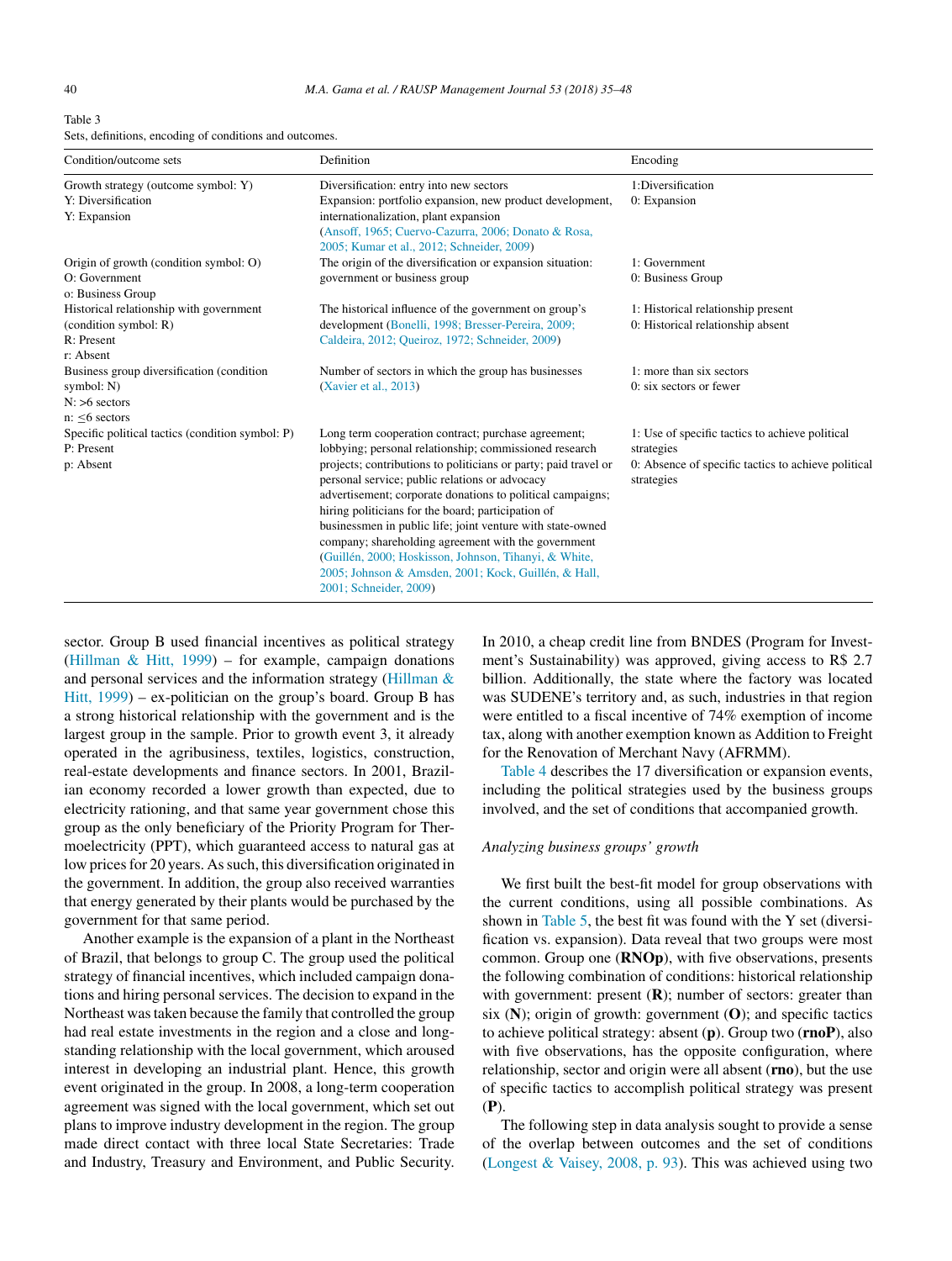<span id="page-7-0"></span>Table 4 Description of growth events of business groups.

| Group | Sectors of activities                                                                                                                                                                                   | Political strategies often employed                                                                                               | Events                                                                  | Description of diversification or<br>expansion                                                                                                                                                                                                                                                                                                                                                   | Set of conditions linked to growth                                                                                                                                     |
|-------|---------------------------------------------------------------------------------------------------------------------------------------------------------------------------------------------------------|-----------------------------------------------------------------------------------------------------------------------------------|-------------------------------------------------------------------------|--------------------------------------------------------------------------------------------------------------------------------------------------------------------------------------------------------------------------------------------------------------------------------------------------------------------------------------------------------------------------------------------------|------------------------------------------------------------------------------------------------------------------------------------------------------------------------|
| A     | (1) Agriculture, forestry, logging; (2)<br>trade; $(3)$ parts and accessories for<br>motor vehicles; (4) financial<br>intermediation and insurance; (5)<br>transportation, storage, and postal          | Financial incentive strategy:<br>campaign donation; personal services                                                             | (1) Reforestation sector                                                | Origin of this diversification was a<br>government initiative to develop the<br>region through tax incentives. Group<br>A was the first group to diversify in<br>this region                                                                                                                                                                                                                     | Origin: Government; Number of<br>sectors: 6; Specific political tactics:<br>absent; Historical relationship:<br>absent.                                                |
|       | services; (6) other services                                                                                                                                                                            |                                                                                                                                   | (2) Seaport                                                             | Business group started this<br>diversification due to the need to<br>export timber. In 2009 group asked<br>for government support in the form<br>of a long-term cooperation.<br>Project was financed by a public<br>pension fund – PREVI, with cheap<br>credit. Group received R\$ 750<br>million in support from the federal<br>government. Moreover, local<br>government backed the project by | rnOp<br>Origin: business group;<br>Number of sectors: 6; specific<br>political tactics: long-term<br>cooperation contract; historical<br>relationship: absent.<br>rnoP |
| B     | $(1)$ Textile; $(2)$ clothes and<br>accessories; (3) agriculture, forestry,<br>and logging; (4) electricity and gas;<br>$(5)$ construction; $(6)$ real-estate<br>services; (7) financial intermediation | Financial incentive strategy:<br>campaign donation; personal<br>services; information strategy:<br>ex-politician on group's board | (3) Energy sector                                                       | improving local infrastructure.<br>Group has a strong historical<br>relationship with government. It is<br>the largest group in the sample. In<br>2001, Brazilian economy had grown<br>less than expected due to electricity                                                                                                                                                                     | Origin government;<br>Number of sectors: 8; specific<br>political tactics: absent; historical<br>relationship: present.                                                |
|       | and insurance; (8) services to<br>companies                                                                                                                                                             |                                                                                                                                   |                                                                         | rationing. Due to a personal<br>relationship, group diversified into<br>the energy sector. Government<br>originated this diversification, by<br>choosing the group for a program to<br>stimulate electricity generation,<br>which gave the group access to<br>natural gas for 20 years, at low prices.                                                                                           | <b>RNOp</b>                                                                                                                                                            |
|       |                                                                                                                                                                                                         |                                                                                                                                   | (9) Internationalization of the textile<br>sector and entry into retail | The origin of this diversification was<br>the group's interest for growing.<br>Entry in the U.S. market took place<br>through a partnership with a local<br>manufacturer. The group was                                                                                                                                                                                                          | Origin: business group; number of<br>sectors: 8; specific political tactics:<br>lobbying; historical relationship:<br>present                                          |
|       |                                                                                                                                                                                                         |                                                                                                                                   |                                                                         | supported in this effort by cheap<br>credit from BNDES-Exim, which<br>provided U\$ 40 million for a<br>distribution center in that country.<br>Business group participates in<br>Brazil-USA CEOs' forum, which<br>facilitated relationships and business<br>development in that country.                                                                                                         | <b>RNoP</b>                                                                                                                                                            |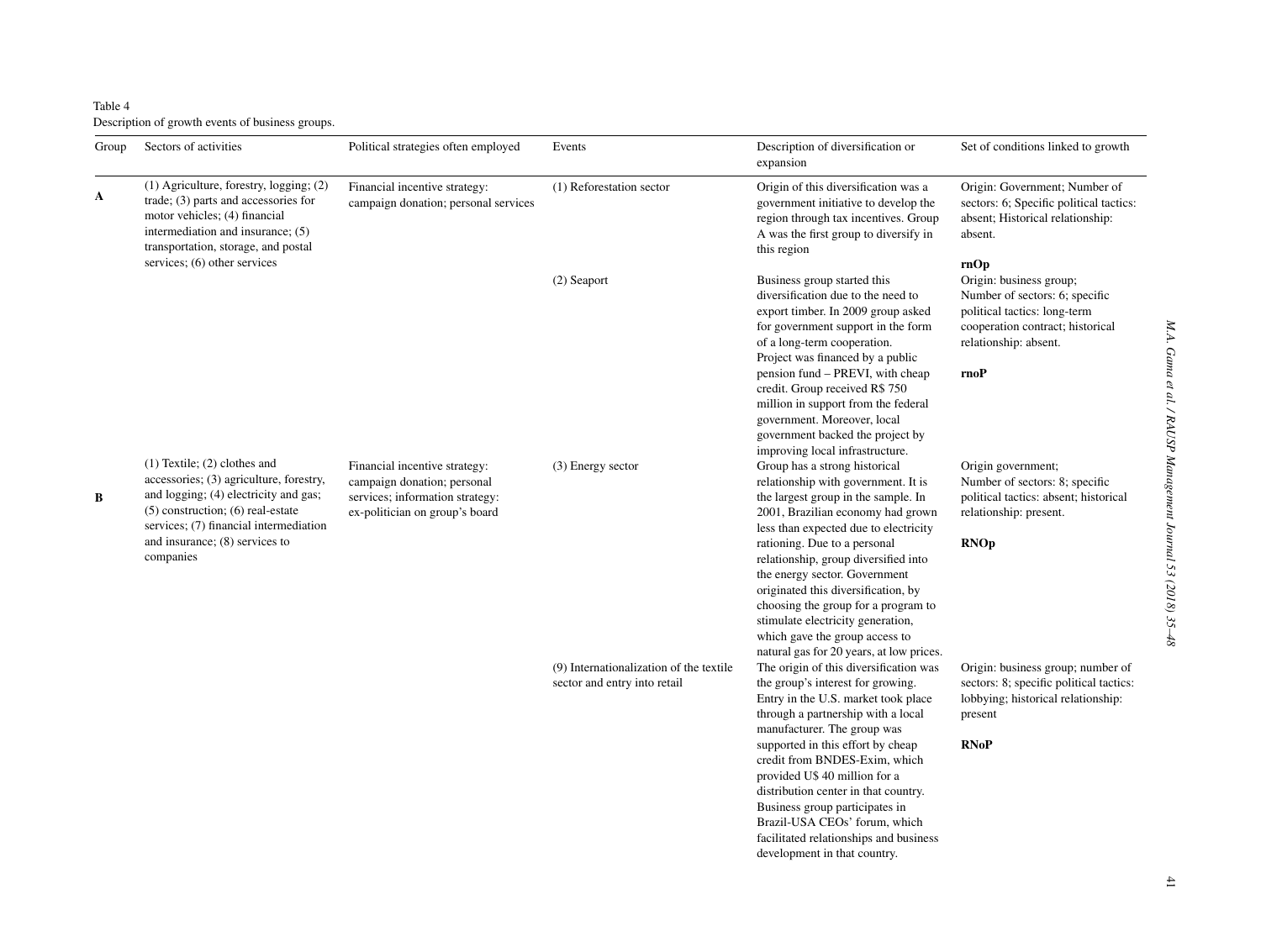Table 4

(*Continued*)

|             | Group Sectors of activities                                                                                                                                                                          | Political strategies often employed                                       | Events                                                    | Description of diversification or expansion                                                                                                                                                                                                                                                                                                       | Set of conditions linked to growth                                                                                                                                                         |
|-------------|------------------------------------------------------------------------------------------------------------------------------------------------------------------------------------------------------|---------------------------------------------------------------------------|-----------------------------------------------------------|---------------------------------------------------------------------------------------------------------------------------------------------------------------------------------------------------------------------------------------------------------------------------------------------------------------------------------------------------|--------------------------------------------------------------------------------------------------------------------------------------------------------------------------------------------|
|             |                                                                                                                                                                                                      |                                                                           | (14) Factory in the Northeast of<br><b>Brazil</b>         | The origin of this diversification was the<br>group's owner, and his business partner was<br>a congressman. They asked for SUDENE's<br>support to build the factory. In 1967,<br><b>SUDENE</b> and Minas Gerais Development<br>Bank (BDMG) granted a loan of U\$ 22.5                                                                             | Origin: business group;<br>Number of sectors: 8 sectors; specific<br>political tactics: lobbying and<br>personal relationship; historical<br>relationship: present                         |
|             |                                                                                                                                                                                                      |                                                                           | (15) Factory in the Northeast of<br><b>Brazil</b>         | million of the 30 million needed<br>The government, through BNDES, was the<br>origin of this expansion. The group had<br>personal relationships with politicians. In<br>1983, BNDES invited the group to take over                                                                                                                                | <b>RNoP</b><br>Origin: government; number of<br>sectors: 8; specific political tactics:<br>absent; historical relationship:<br>present                                                     |
|             |                                                                                                                                                                                                      |                                                                           |                                                           | the assets of a company that had gone<br>bankrupt. This expansion was supported by<br>SUDENE, BDMG and Northeast tax<br>incentives.                                                                                                                                                                                                               | <b>RNOp</b>                                                                                                                                                                                |
|             |                                                                                                                                                                                                      |                                                                           | (16) Clothing and accessories                             | The origin of this diversification was the<br>local government. The governor of one of<br>the states in the Northeast of Brazil donated<br>land to the group in an inner city of the state<br>to build the new factory.                                                                                                                           | Origin: government; number of<br>sectors: 8; specific political tactics:<br>absent; historical relationship:<br>present                                                                    |
| $\mathbf C$ | $(1)$ Energy and gas; $(2)$ pulp and<br>paper; (3) financial intermediation<br>and insurance; $(4)$ chemical; $(5)$<br>transportation, storage, and postal<br>services; and (6) services to business | Financial Incentive Strategy:<br>campaign donation; personal<br>services: | (4) Energy sector                                         | One of the largest groups in the sample.<br>Origin of this diversification was the group's<br>interest in the energy sector. The group<br>signed a long-term cooperation agreement<br>with the government, and received                                                                                                                           | <b>RNOp</b><br>Origin: business group; number of<br>sectors: 6; specific political tactics:<br>long-term cooperation contract;<br>historical relationship: present                         |
|             |                                                                                                                                                                                                      |                                                                           | (5) Chemical sector                                       | investments and tax benefits.<br>The origin of this diversification was the<br>federal government. Group had a partnership<br>with other companies of the sector and<br>BNDESPar, in a project to create an<br>industrial pole in the Southeast of Brazil.                                                                                        | Rnop<br>Origin: government; number of<br>sectors: 6; specific political tactics:<br>absent; historical relationship:<br>present                                                            |
|             |                                                                                                                                                                                                      |                                                                           |                                                           | Another group, controlled by the federal<br>government, offered R\$ 2.7 billion to buy the<br>group's chemical arm (valued at R\$ 1<br>billion) and got it                                                                                                                                                                                        | RnOp                                                                                                                                                                                       |
|             |                                                                                                                                                                                                      |                                                                           | (12) Cellulose pulp factory in the<br>Northeast of Brazil | The origin of this expansion was the group,<br>which developed a relationship with federal<br>and local governments to stimulate growth.<br>There were family relationships between<br>firm and state government, and a long-term<br>contract was signed; state government<br>offered special conditions for building the<br>factory in the state | Origin: business group; number of<br>sectors: 6; specific political tactics:<br>lobbying; personal relationship;<br>long-term contract; historical<br>relationship: present<br><b>RnoP</b> |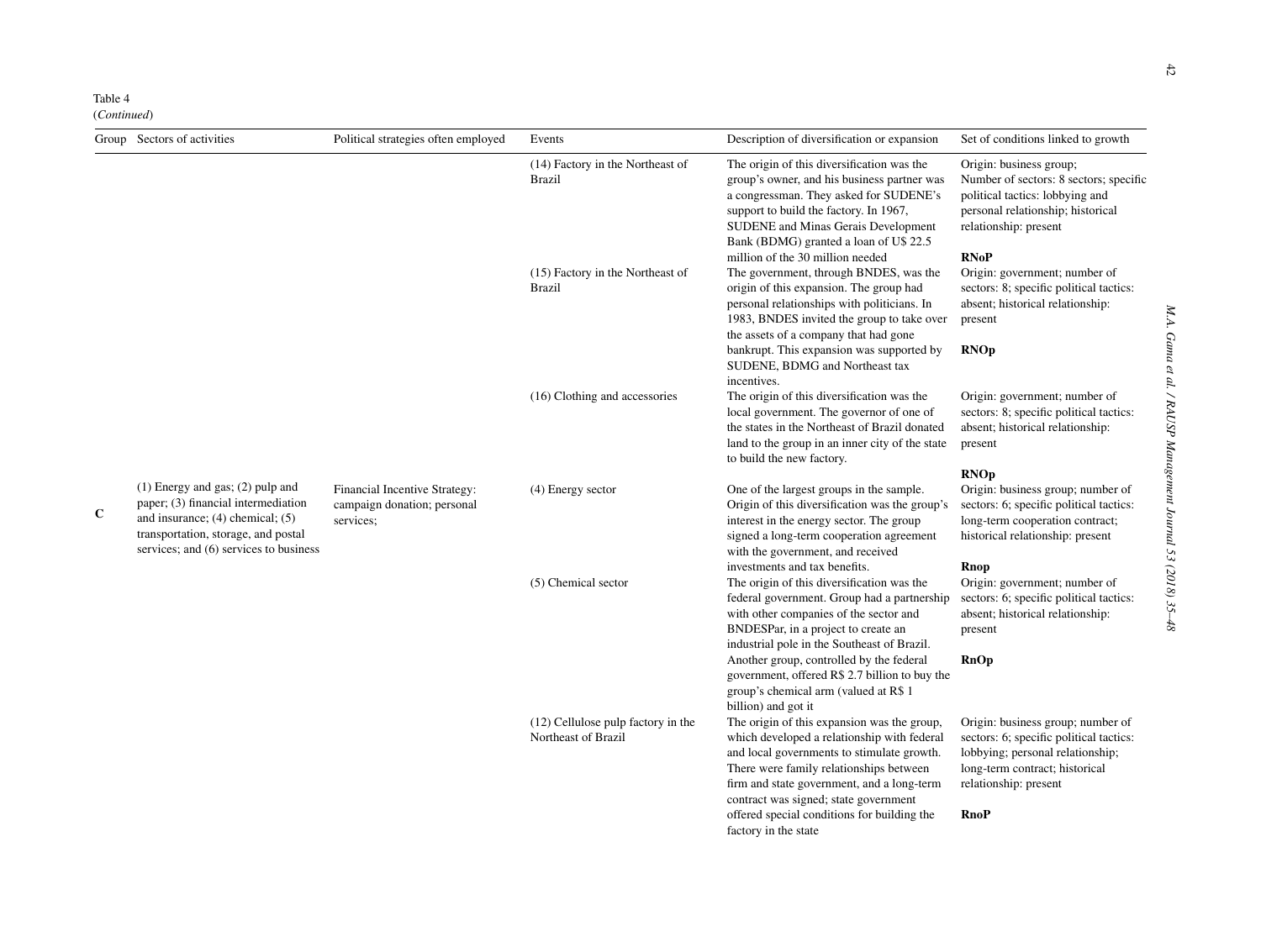Table 4 (*Continued*)

| Group | Sectors of activities                                                                                                                                                                                                                                                                                                  | Political strategies often employed                                                                                                   | Events                                                 | Description of diversification or<br>expansion                                                                                                                                                                                                                                                                                                                                                                                                            | Set of conditions linked to growth                                                                                                                                                                                          |
|-------|------------------------------------------------------------------------------------------------------------------------------------------------------------------------------------------------------------------------------------------------------------------------------------------------------------------------|---------------------------------------------------------------------------------------------------------------------------------------|--------------------------------------------------------|-----------------------------------------------------------------------------------------------------------------------------------------------------------------------------------------------------------------------------------------------------------------------------------------------------------------------------------------------------------------------------------------------------------------------------------------------------------|-----------------------------------------------------------------------------------------------------------------------------------------------------------------------------------------------------------------------------|
|       |                                                                                                                                                                                                                                                                                                                        |                                                                                                                                       | (11) Pulp factory in the Northeast of<br><b>Brazil</b> | A joint venture with BNDES. The<br>origin of this expansion event was the<br>business group; BNDES holds 27%<br>of the preferential shares in one of<br>the group companies; a long-term<br>contract was signed with state<br>government, which offered special<br>conditions for building the factory in<br>the state. This expansion received<br>federal tax incentives with a 75%<br>exemption of income tax                                           | Origin: business group; number of<br>sectors: 6; specific political tactics:<br>shareholding agreement with<br>government; long-term contract;<br>personal relationship; historical<br>relationship: present<br><b>RnoP</b> |
| D     | $(1)$ Rubber and plastic; $(2)$ parts and<br>accessories for motor vehicles; (3)<br>trade; (4) maintenance and repair of<br>machinery; $(5)$ chemicals; and $(6)$<br>trucks and buses                                                                                                                                  | Financial incentive strategy:<br>campaign donation; personal services                                                                 | (6) Financial sector                                   | The origin of this diversification was<br>the group, which opened a bank to<br>finance its final customers. In order<br>to get credit approval from BNDES,<br>the group started to act as a direct<br>representative of the bank in the<br>market.                                                                                                                                                                                                        | Origin: business group; number of<br>sectors: 6; specific political tactics:<br>joint-venture with state-owned firm;<br>long-term contract; historical<br>relationship: absent<br>rnoP                                      |
|       |                                                                                                                                                                                                                                                                                                                        |                                                                                                                                       | (8) Internationalization to Egypt                      | The origin of this expansion was the<br>group's interest in<br>internationalization. Group<br>approached federal government<br>through an industry association, thus<br>developing a relationship, which led                                                                                                                                                                                                                                              | Origin: business group; number of<br>sectors: 6; specific political tactics:<br>lobbying; historical relationship:<br>absent<br>rnoP                                                                                        |
|       |                                                                                                                                                                                                                                                                                                                        |                                                                                                                                       | (10) Portfolio product                                 | to financial support from BNDES.<br>The origin of this expansion was the<br>group. It developed a relationship<br>with the federal government, through<br>an industry association and a<br>personal relationship, which lobbied<br>the government to convince it t to<br>acquire a customized product for<br>serving the rural population. Group<br>was supported by BNDES, which<br>financed the program, and received<br>tax incentives and exemptions. | Origin: business group; number of<br>sectors: 6; specific political tactics:<br>lobbying; personal relationship;<br>historical relationship: absent<br>rnoP                                                                 |
| Е     | (1) Machinery and equipment,<br>including maintenance and repairs;<br>$(2)$ trade; $(3)$ transport; $(4)$ financial<br>intermediation and insurance; (5)<br>information services; (6) services to<br>businesses; (7) repair and<br>maintenance services; and (8)<br>electronic material and<br>communication equipment | Financial incentive strategy:<br>campaign donation; personal<br>services; information strategy:<br>ex-politician on the group's board | (7) Electronic and communication<br>equipment          | Business group, one of the largest in<br>our sample, has a strong historical<br>relationship with the government.<br>Group entered the satellite industry<br>through a joint venture with a<br>state-owned firm. The origin of this<br>diversification was the federal<br>government's National Program for<br>Space Activities, through a direct<br>request for a project that developed a                                                               | Origin: government; number of<br>sectors: 8; specific political tactics:<br>joint-venture with state-owned firm;<br>historical relationship: present<br><b>RNOP</b>                                                         |

geostationary satellite.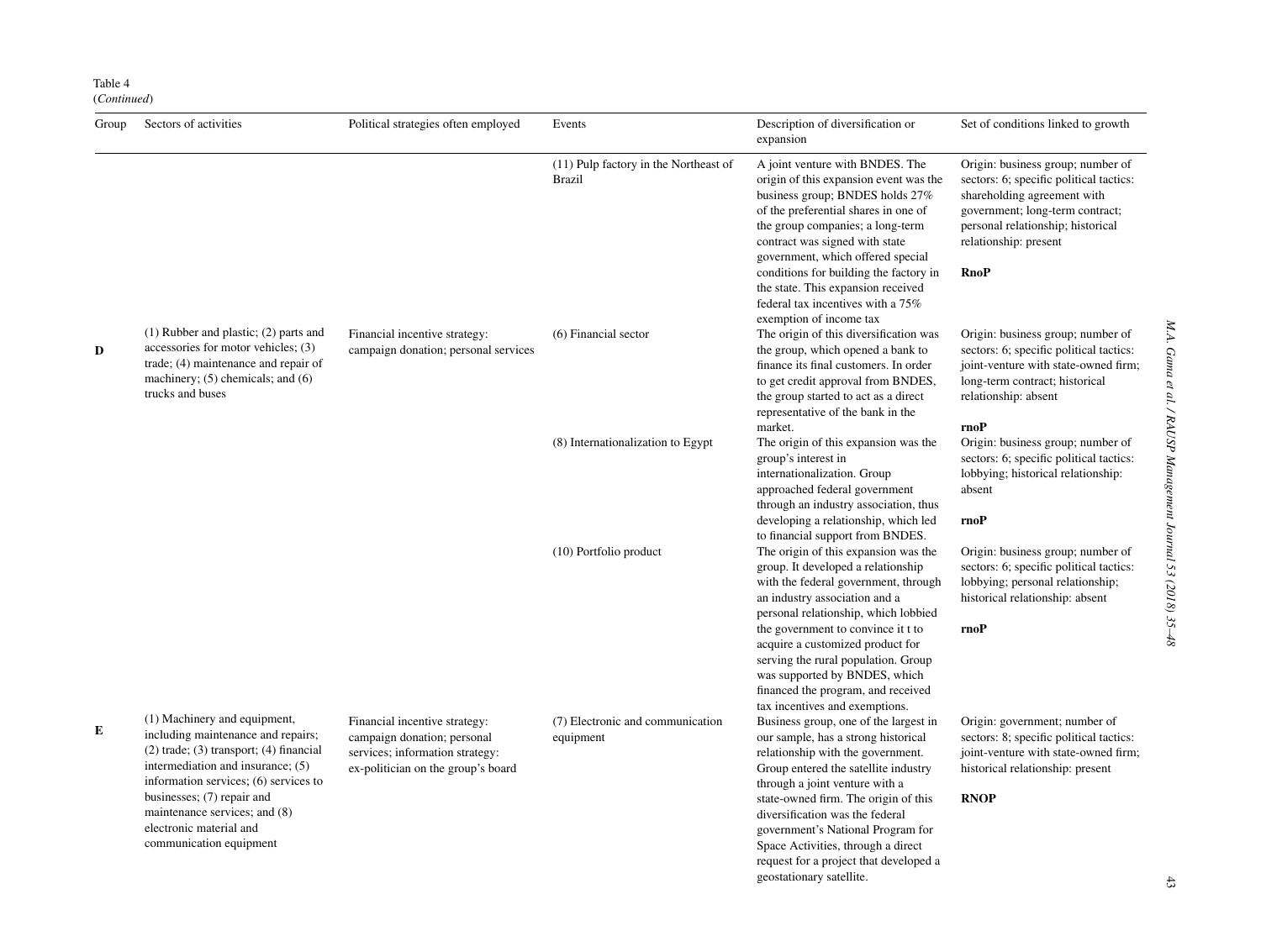| Group | Sectors of activities                                                                                                                     | Political strategies often employed | Events                                                                                                        | Description of diversification or<br>expansion                                                                                                                                                                                                                                                                                                 | Set of conditions linked to growth                                                                                                                       |
|-------|-------------------------------------------------------------------------------------------------------------------------------------------|-------------------------------------|---------------------------------------------------------------------------------------------------------------|------------------------------------------------------------------------------------------------------------------------------------------------------------------------------------------------------------------------------------------------------------------------------------------------------------------------------------------------|----------------------------------------------------------------------------------------------------------------------------------------------------------|
|       |                                                                                                                                           |                                     | (17) Equipment and machinery                                                                                  | Business group entered the<br>submarine sector through partnership<br>with a small Brazilian enterprise with<br>expertise in nuclear generation of                                                                                                                                                                                             | Origin: government; number of<br>sectors: 8; specific political tactics:<br>absent historical relationship: present                                      |
|       |                                                                                                                                           |                                     |                                                                                                               | electricity. This enabled the group to<br>participate in a Brazilian Navy<br>project. The origin of this<br>diversification was the government.                                                                                                                                                                                                | <b>RNOp</b>                                                                                                                                              |
| F     | (1) Perfumery, hygiene, and<br>cleaning; $(2)$ transport; $(3)$<br>information services; and (4)<br>agriculture, forestry, and extractive | Information strategy: lobbying      | (16) Expansion: increased product<br>portfolio through the opening of two<br>factories in the North of Brazil | The origin of this expansion was the<br>business group. It approached federal<br>and local governments, built<br>relationships with politicians to<br>enable the project, and developed<br>public policies in the region; received<br>tax exemption and benefits, along<br>with permits from environmental<br>authorities. Through a long-term | Origin: business group; number of<br>sectors: 4; specific political tactics:<br>lobbying; long-term contract;<br>historical relationship: absent<br>rnoP |
|       |                                                                                                                                           |                                     |                                                                                                               | contract, the group got tax reductions<br>for all of the factories' products.                                                                                                                                                                                                                                                                  |                                                                                                                                                          |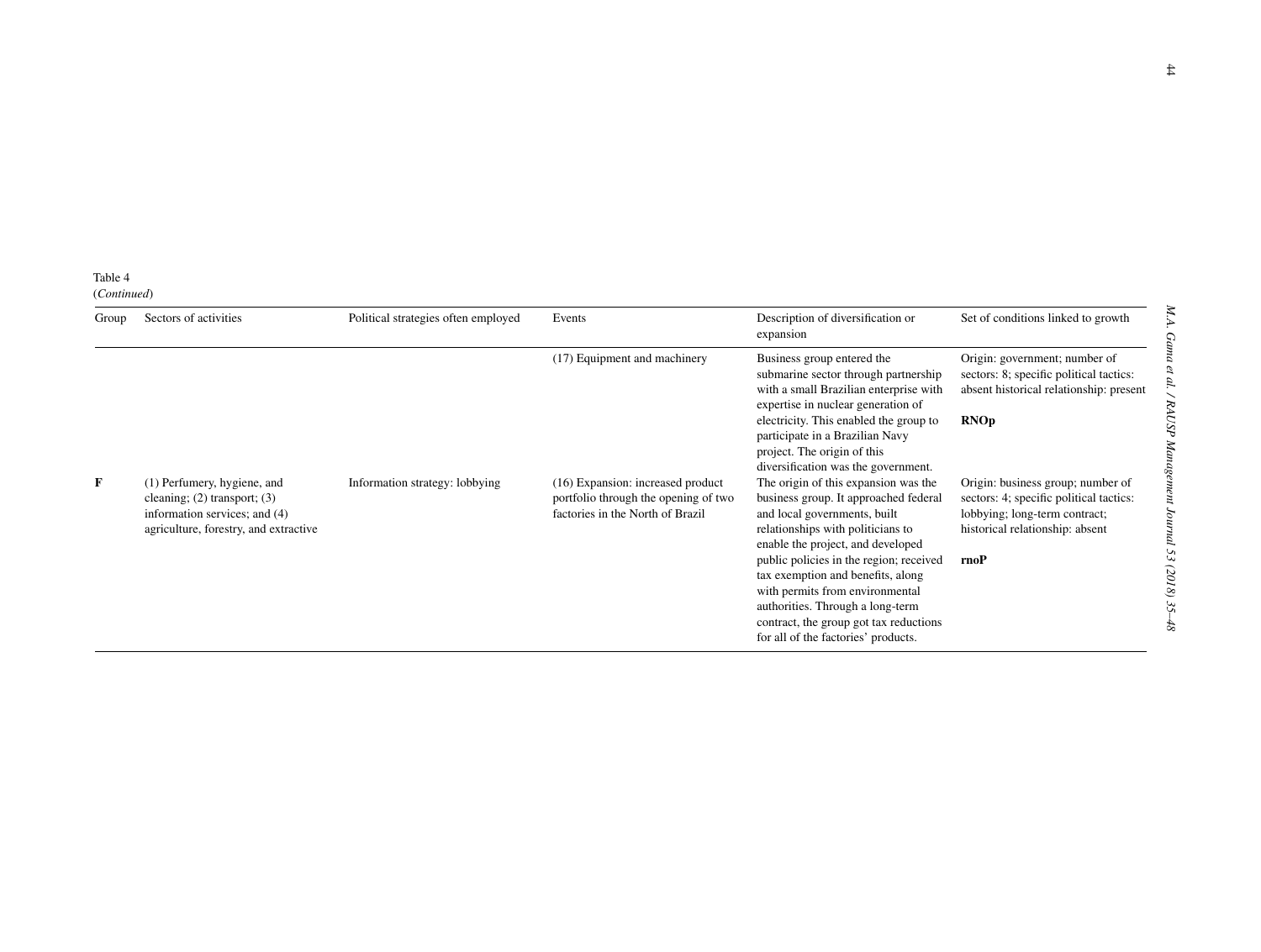<span id="page-11-0"></span>Table 5 Best fit for Y set.

| Best fit    | Freq.          | Percent | Cum.   |
|-------------|----------------|---------|--------|
| <b>RNOp</b> | 5              | 29.41   | 29.41  |
| <b>RNoP</b> | $\overline{2}$ | 11.76   | 41.18  |
| RnOp        | 1              | 5.88    | 47.06  |
| RnoP        | 3              | 17.65   | 64.71  |
| rnOp        | 1              | 5.88    | 70.59  |
| rnoP        | 5              | 29.41   | 100.00 |
| Total       | 17             | 100.00  |        |

*Notes*: Capital letters indicate that the attribute is present and lower case letters indicate its absence. R, historical relationship with government; N, group active in more than six sectors; O, growth event originated in government; P, use of specific political tactics.

Table 6 Coincidence matrix.

|          | Y     | R     | N     | О     | P     |
|----------|-------|-------|-------|-------|-------|
| Y        | 1.000 |       |       |       |       |
| R        | 0.467 | 1.000 |       |       |       |
| N        | 0.385 | 0.636 | 1.000 |       |       |
| $\Omega$ | 0.385 | 0.500 | 0.556 | 1.000 |       |
| P        | 0.400 | 0.312 | 0.133 | 0.000 | 1.000 |
|          |       |       |       |       |       |

*Notes*: Capital letters indicate that the characteristic is present and lower case letters indicate its absence. Y, growth through diversification; R, historical relationship with government; N, group active in more than six sectors; O, growth event originated by government; P, use of specific political tactics.

Table 7 Sufficiency and necessity matrix.

|          | Y     | R     | N     | $\epsilon$ | P     |
|----------|-------|-------|-------|------------|-------|
| Y        | 1.000 | 0.636 | 0.455 | 0.455      | 0.545 |
| R        | 0.636 | 1.000 | 0.636 | 0.545      | 0.455 |
| N        | 0.714 | 1.000 | 1.000 | 0.714      | 0.286 |
| $\Omega$ | 0.714 | 0.857 | 0.714 | 1.000      | 0.000 |
| P        | 0.600 | 0.500 | 0.200 | 0.000      | 1.000 |

*Notes*: Y, growth through diversification; R, historical relationship with government; N, group active in more than six sectors; O, growth event originated in government; P, use of specific political tactics.

matrices: a coincidence matrix and a sufficiency and necessity matrix. As can be observed in Table 6, the highest degree of overlap was between a historical relationship with government and involvement in more than six sectors, with coverage of 64%.

The sufficiency and necessity matrix (Table 7) shows which single set is most likely to predict another single set. By focusing on the outcome **Y** (diversification), we observed that two sets have equal scores (0.714). Specifically, groups active in more than six business sectors (**N**) and situations in which the origin of growth was the government (**O**) indicate diversification. With regard to the relationships between condition sets, we noted that a number of sectors greater than six is capable of entirely predicting a historical relationship with the government (1.000).

We tested the sufficiency of all observed configurations of **R**, **N**, **O** and **P** against our outcome (**Y**). We interpreted test results in accordance with the premises set out by Ragin, who stated

| Table 8                                          |  |
|--------------------------------------------------|--|
| Final reduction sets – coverage and consistency. |  |

| Solution Set |                  |       |       | Raw coverage Unique coverage Solution Consistency |
|--------------|------------------|-------|-------|---------------------------------------------------|
| $\mathbf{1}$ | n*o*P            | 0.364 | 0.273 | 0.500                                             |
| 2            | $n*O*p$ 0.182    |       | 0.091 | 1.000                                             |
| 3            | $R*_{0}*P$ 0.273 |       | 0.182 | 0.600                                             |
| 4            | $R*O*p$ 0.364    |       | 0.273 | 0.667                                             |

Total coverage = 1.000/solution consistency = 0.647.

*Notes*: R, historical relationship with government; n, group active in 6 sectors or fewer; o, growth event originated by business group; O, growth event originated by government; P, use of specific political tactics; p, no use of specific political tactics.

that "consistency scoresshould be as close to 1.0 (perfect consistency) as possible.With observed consistency scores below 0.75, it becomes increasingly difficult on substantive grounds to maintain that a subset relation exists" ([Ragin,](#page-14-0) 2006, p. 293). Three of the tests (Y-Consistency against N-Consistency, Y-Consistency against All Other Y-Consistency, and Y-Consistency against Set Value) returned consistency levels equal to 0.600, for solutions with more than two observations. This is an average result for consistency in our model.

[Longest](#page-13-0) and Vaisey (2008) propose that the subsequent step is to verify common solutions and reduce them to a short logical recipe. For our data, the "common" command returned the following list of combinations: **rnoP**, **rnOp**, **RnoP**, **RnOp**, **RNoP** and, **RNOp**. <sup>4</sup> We then used the "reduce" command to achieve a reduced final solution set and its accompanying coverage statistics [\(Longest](#page-13-0) & Vaisey, 2008). Table 8 shows the output of this process.

As shown in Table 8, results exhibit medium solution consistency for four minimum configuration sets. We can extract some logical statements from the final four solutions. When growth originated in the government, the absence of specific tactics to achieve political strategies was always part of the solution. In contrast, when growth originated in the group, the presence of specific tactics to achieve political strategies was always observed. This reverse overlap shows that origin of growth and use of a specific political strategy are empirically incompatible conditions for diversification, according to our data. Although one or other of these combinations (**o**\***P** and **O**\***p**) appear in all solutions, they, alone, could not predict **Y**. Each of them was observed twice, in combination with a number of sectors less than or equal to six, and presence of relationship with the government. Finally, it is possible to state, in logical terms, that **o**\***P** and **O**\***p** are necessary but insufficient conditions to generate **Y**, since they must be combined with either **n** or **R** to result in growth through diversification.

In the next section we discuss some of the theoretical contributions that can be drawn from our analysis.

<sup>&</sup>lt;sup>4</sup> The following theoretically possible logical combinations were excluded because they did not occur in any of the empirical observations: "rnop", "rnOP", "rNop", "rNoP", "rNOp", "Rnop", "Rnop", "RnOP", "RNop" and "RNOP".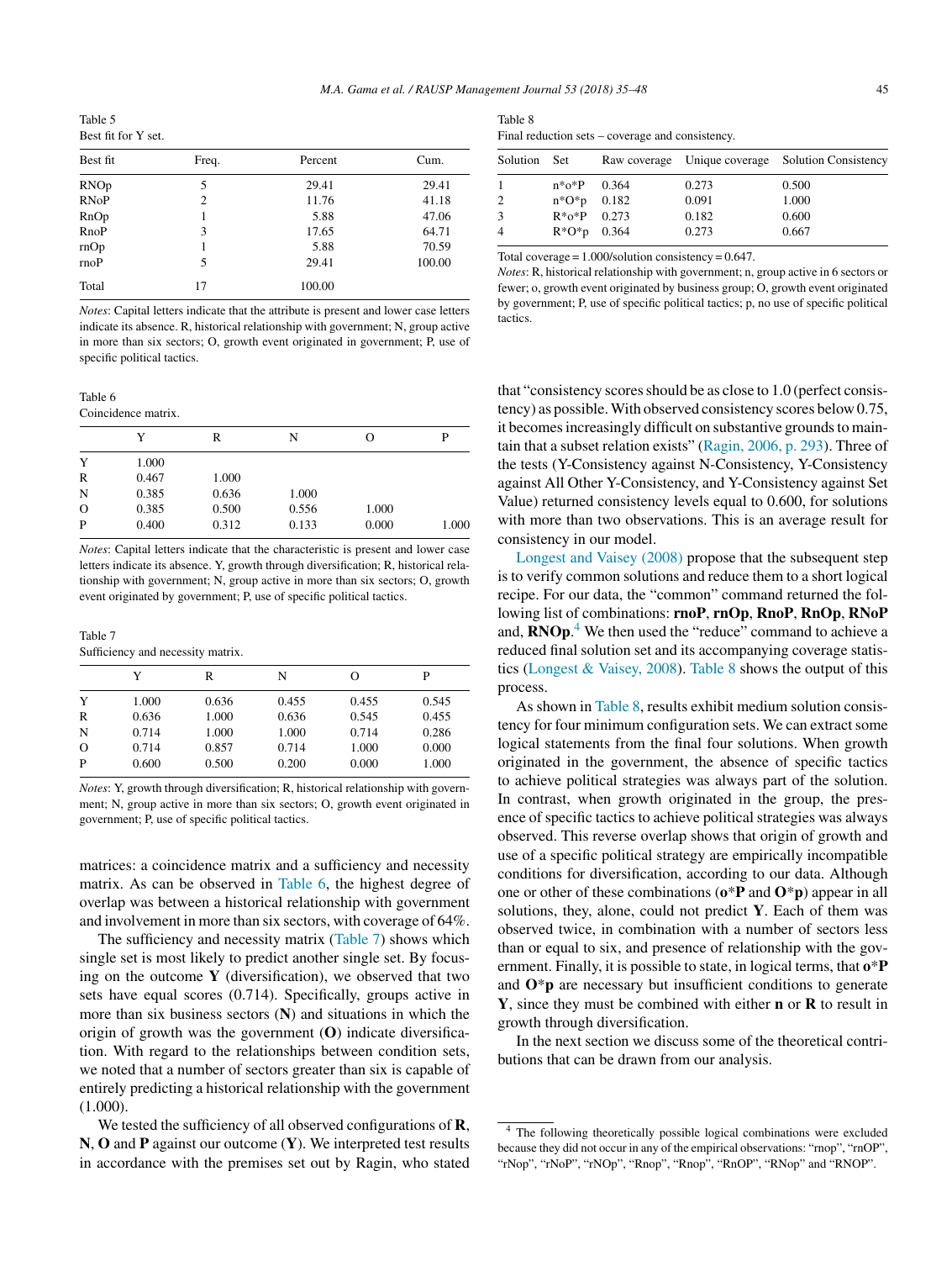#### <span id="page-12-0"></span>**Discussion**

Despite the growing interest in the role that political strategies play in business groups' growth, we do not yet know which conditions underlie different types of growth ([Schneider,](#page-14-0) 2009). In our study data shows the existence of historical relationship with government, origin of growth (whether initiated in the group or in the government), degree of business group diversification, in terms of number of different sectors, and use of a political strategy as conditions that may be necessary or sufficient for growth through diversification into new markets, with the expansion of existing operations as counterfactual.

The first and third solutions seem to extend ideas related to the antecedents proposed by Hillman, Keim, and [Schuler\(2004\),](#page-13-0) regarding growth via diversification; these authors proposed that the higher the firm's level of diversification, more likely the firm will use an on-going relational approach to corporate political activity. The use of specific tactics for political strategy, combined with the decision to grow originating in the group, rather than in the government, is another important contribution aligned with existing literature. Business groups diversify because they want to become large enough to exert influence on governmental actions [\(Schneider,](#page-14-0) 2009). If a business group intends to grow, but does not use specific tactics for political strategy, it will be more difficult to diversify, and harder to influence government actions. The tactics for achieving political strategy that we have mentioned in this paper are already known (Baron, 1995; Hillman & Hitt, 1999; [Hillman](#page-13-0) et al., 2004; Oliver & Holzinger, 2008); but the contribution of this research is to demonstrate that the use of specific tactics to achieve political strategies leads to business groups' diversification, if they are taken together with other conditions, such as the government not being the origin of growth, and the group keeping a historical relationship with the government.

Despite difficulties that hamper the measurement of direct effects of political strategy, because it has a complex set of variables ([Hillman](#page-13-0) et al., 2004), we were able to identify some important tactics used to achieve business groups' diversification. For example, in event 9 the political strategy tactics was lobbying. Used in combination with the political strategies commonly employed by the group – the financial incentive strategy (campaign donations and personal services), the information strategy, and the strategy of building personal relations, by appointing ex-politicians to the group's board ([Hillman](#page-13-0) & Hitt, 1999) – it proved possible to diversify. Another example was event 14, in which the tactics for political strategies were lobbying and personal relationships, which, combined with the same other strategies mentioned above, enabled diversification.

Based on solution 4, it is reasonable to assume that governments will select business groups whose relationship strategy rests on long-term ties of trust. These trusted partners will help them implement public policies, compensate for market failures [\(Khanna](#page-13-0) & Palepu, 1997) and achieve their political goals (Yiu et al., [2007\).](#page-14-0) At the same time, in exchange, the business group wants to have access to subsidies and protection against foreign competition ([Evans,](#page-13-0) 1995; Wade, 1990), while increasing its sales and profits. Moreover, the historical relationship between business groups and government in Brazil is accepted as a phenomenon rooted in national culture (Aldrighi & Postali, 2010; Bonelli, 1998), for which there is plenty of evidence in the history of Brazilian business groups. According to 2007 data, of the 29 largest Brazilian business groups 18 were founded in the 1960s. From this set, 14 began as state-owned companies, and nine of them had since been privatized (Aldrighi & Postali, 2010).

Solution 2 highlights the fact that if governments initiate actions, it is unnecessary for a business group to employ any specific political tactics, even when the group has a low level of diversification. Diversification event 5, described in [Table](#page-7-0) 4, is an example of this set of conditions that generate the outcome explained above. In our view, it is plausible to say that the government chooses a business group to enter new sectors, giving less priority to market leaders. Literature states that emerging economies' environment stimulates not only diversification ofsmall business groups, but also unrelated diversification [\(Guillén,](#page-13-0) 2000). While literature suggests that governments influence the growth of business groups [\(Schneider,](#page-14-0) 2009), it addresses the subject generically. We help to fill this gap by explaining how it takes place, suggesting that business groups that have a historical relationship with the government usually rely on governmental actions to ensure diversification.

### **Conclusion**

This research contributes to studies of political strategy and business groups (Bandeira-de-Mello & Marcon, 2011; [Costa](#page-13-0) et al., 2013; Queiroz, 1972; Schneider, 2009; Xavier et al., 2013), by providing an explanation and an empirical demonstration of the conditions that underlie the growth of groups. We found that there is a necessary set of conditions for growth through diversification. First, a historical relationship between the business group and the government is an important condition for growth. In addition, it can be combined with specific tactics of political strategies or with government initiative to support the business group's growth via diversification. Future research should use the categories that emerged in this paper as conditions, and test them in different contexts, in order to verify if they also explain the growth of business groups.

#### **Conflicts of interest**

The authors declare no conflicts of interest.

#### **References**

- Aldrighi, D. M., & Postali, F. A. (2010). [Business](http://refhub.elsevier.com/S2531-0488(17)30022-6/sbref0005) [group](http://refhub.elsevier.com/S2531-0488(17)30022-6/sbref0005) [in](http://refhub.elsevier.com/S2531-0488(17)30022-6/sbref0005) [Brazil.](http://refhub.elsevier.com/S2531-0488(17)30022-6/sbref0005) [In](http://refhub.elsevier.com/S2531-0488(17)30022-6/sbref0005) *[The](http://refhub.elsevier.com/S2531-0488(17)30022-6/sbref0005) [Oxford](http://refhub.elsevier.com/S2531-0488(17)30022-6/sbref0005) [handbook](http://refhub.elsevier.com/S2531-0488(17)30022-6/sbref0005) [of](http://refhub.elsevier.com/S2531-0488(17)30022-6/sbref0005) [business](http://refhub.elsevier.com/S2531-0488(17)30022-6/sbref0005) [groups](http://refhub.elsevier.com/S2531-0488(17)30022-6/sbref0005)*[.](http://refhub.elsevier.com/S2531-0488(17)30022-6/sbref0005) [pp.](http://refhub.elsevier.com/S2531-0488(17)30022-6/sbref0005) [353](http://refhub.elsevier.com/S2531-0488(17)30022-6/sbref0005)–[386.](http://refhub.elsevier.com/S2531-0488(17)30022-6/sbref0005) [New](http://refhub.elsevier.com/S2531-0488(17)30022-6/sbref0005) [York:](http://refhub.elsevier.com/S2531-0488(17)30022-6/sbref0005) [The](http://refhub.elsevier.com/S2531-0488(17)30022-6/sbref0005) [Oxford](http://refhub.elsevier.com/S2531-0488(17)30022-6/sbref0005) [University](http://refhub.elsevier.com/S2531-0488(17)30022-6/sbref0005) [Press.](http://refhub.elsevier.com/S2531-0488(17)30022-6/sbref0005)
- Amsden, A. (1989). *[Asia's](http://refhub.elsevier.com/S2531-0488(17)30022-6/sbref0010) [next](http://refhub.elsevier.com/S2531-0488(17)30022-6/sbref0010) [giant:](http://refhub.elsevier.com/S2531-0488(17)30022-6/sbref0010) [South](http://refhub.elsevier.com/S2531-0488(17)30022-6/sbref0010) [Korea](http://refhub.elsevier.com/S2531-0488(17)30022-6/sbref0010) [and](http://refhub.elsevier.com/S2531-0488(17)30022-6/sbref0010) [late](http://refhub.elsevier.com/S2531-0488(17)30022-6/sbref0010) [industrialization](http://refhub.elsevier.com/S2531-0488(17)30022-6/sbref0010)* [\(1](http://refhub.elsevier.com/S2531-0488(17)30022-6/sbref0010) [ed.\).](http://refhub.elsevier.com/S2531-0488(17)30022-6/sbref0010) [New](http://refhub.elsevier.com/S2531-0488(17)30022-6/sbref0010) [York:](http://refhub.elsevier.com/S2531-0488(17)30022-6/sbref0010) [Oxford](http://refhub.elsevier.com/S2531-0488(17)30022-6/sbref0010) [University](http://refhub.elsevier.com/S2531-0488(17)30022-6/sbref0010) [Press.](http://refhub.elsevier.com/S2531-0488(17)30022-6/sbref0010)
- Ansoff, I. (1965). *[Corporate](http://refhub.elsevier.com/S2531-0488(17)30022-6/sbref0015) [strategy:](http://refhub.elsevier.com/S2531-0488(17)30022-6/sbref0015) [An](http://refhub.elsevier.com/S2531-0488(17)30022-6/sbref0015) [analytic](http://refhub.elsevier.com/S2531-0488(17)30022-6/sbref0015) [approach](http://refhub.elsevier.com/S2531-0488(17)30022-6/sbref0015) [to](http://refhub.elsevier.com/S2531-0488(17)30022-6/sbref0015) [business](http://refhub.elsevier.com/S2531-0488(17)30022-6/sbref0015) [policy](http://refhub.elsevier.com/S2531-0488(17)30022-6/sbref0015) [for](http://refhub.elsevier.com/S2531-0488(17)30022-6/sbref0015) [growth](http://refhub.elsevier.com/S2531-0488(17)30022-6/sbref0015) [and](http://refhub.elsevier.com/S2531-0488(17)30022-6/sbref0015) [expansion](http://refhub.elsevier.com/S2531-0488(17)30022-6/sbref0015)*[.](http://refhub.elsevier.com/S2531-0488(17)30022-6/sbref0015) [Michigan:](http://refhub.elsevier.com/S2531-0488(17)30022-6/sbref0015) [McGraw-Hill.](http://refhub.elsevier.com/S2531-0488(17)30022-6/sbref0015)
- Aoki, M. (2001). *[Toward](http://refhub.elsevier.com/S2531-0488(17)30022-6/sbref0020) [a](http://refhub.elsevier.com/S2531-0488(17)30022-6/sbref0020) [comparative](http://refhub.elsevier.com/S2531-0488(17)30022-6/sbref0020) [institutional](http://refhub.elsevier.com/S2531-0488(17)30022-6/sbref0020) [analysis](http://refhub.elsevier.com/S2531-0488(17)30022-6/sbref0020)*[.](http://refhub.elsevier.com/S2531-0488(17)30022-6/sbref0020) [Cambridge:](http://refhub.elsevier.com/S2531-0488(17)30022-6/sbref0020) [MIT](http://refhub.elsevier.com/S2531-0488(17)30022-6/sbref0020) [Press.](http://refhub.elsevier.com/S2531-0488(17)30022-6/sbref0020)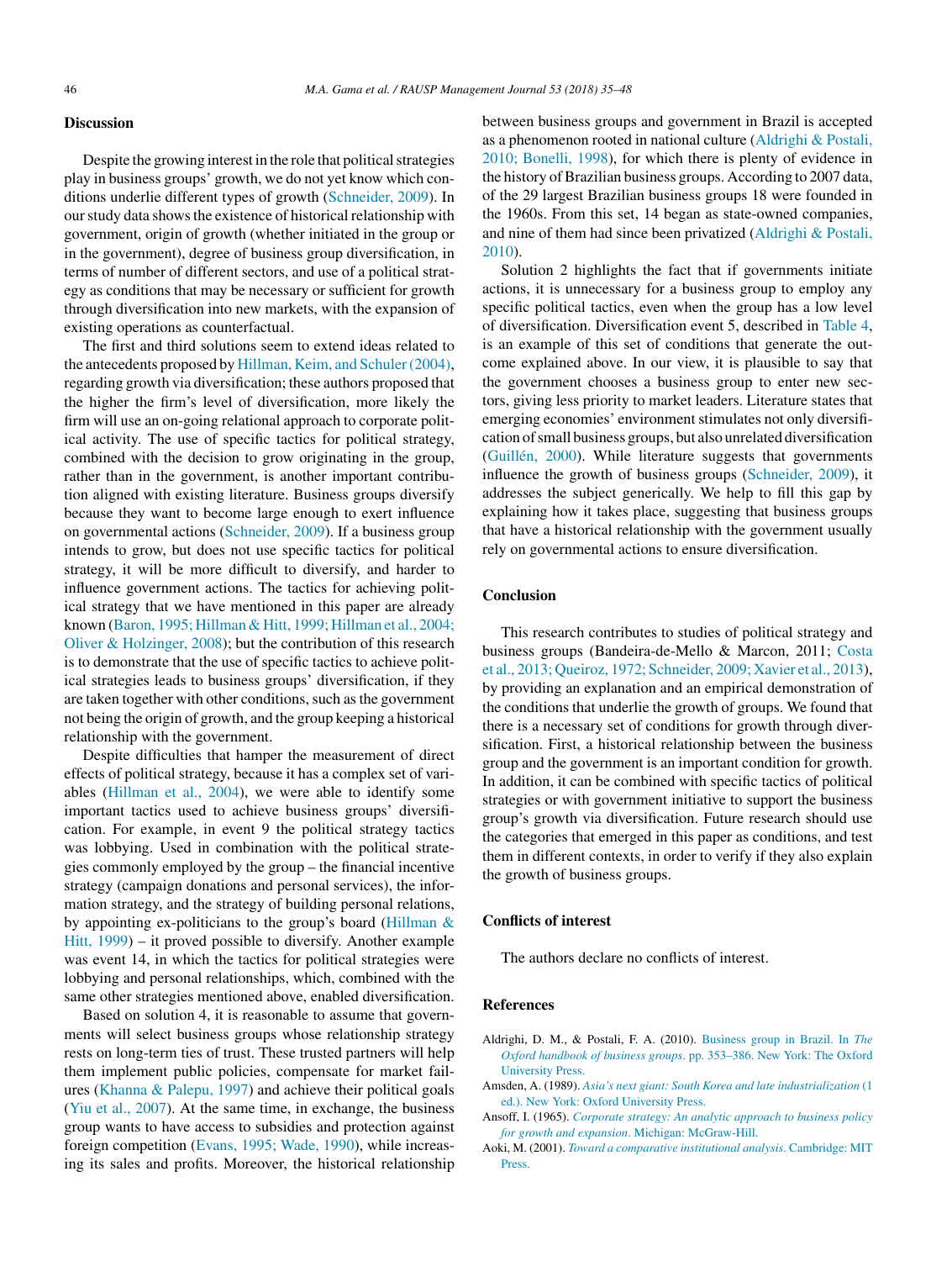- <span id="page-13-0"></span>Bandeira-de-Mello, R., & Marcon, R. (2011). [The](http://refhub.elsevier.com/S2531-0488(17)30022-6/sbref0370) [value](http://refhub.elsevier.com/S2531-0488(17)30022-6/sbref0370) [of](http://refhub.elsevier.com/S2531-0488(17)30022-6/sbref0370) [business](http://refhub.elsevier.com/S2531-0488(17)30022-6/sbref0370) [group](http://refhub.elsevier.com/S2531-0488(17)30022-6/sbref0370) [affil](http://refhub.elsevier.com/S2531-0488(17)30022-6/sbref0370)[iation](http://refhub.elsevier.com/S2531-0488(17)30022-6/sbref0370) [for](http://refhub.elsevier.com/S2531-0488(17)30022-6/sbref0370) [political](http://refhub.elsevier.com/S2531-0488(17)30022-6/sbref0370) [connections:](http://refhub.elsevier.com/S2531-0488(17)30022-6/sbref0370) [Preferential](http://refhub.elsevier.com/S2531-0488(17)30022-6/sbref0370) [lending](http://refhub.elsevier.com/S2531-0488(17)30022-6/sbref0370) [in](http://refhub.elsevier.com/S2531-0488(17)30022-6/sbref0370) [Brazil.](http://refhub.elsevier.com/S2531-0488(17)30022-6/sbref0370) [In](http://refhub.elsevier.com/S2531-0488(17)30022-6/sbref0370) *[Annual](http://refhub.elsevier.com/S2531-0488(17)30022-6/sbref0370) [meeting](http://refhub.elsevier.com/S2531-0488(17)30022-6/sbref0370) [of](http://refhub.elsevier.com/S2531-0488(17)30022-6/sbref0370) [the](http://refhub.elsevier.com/S2531-0488(17)30022-6/sbref0370) [Academy](http://refhub.elsevier.com/S2531-0488(17)30022-6/sbref0370) [of](http://refhub.elsevier.com/S2531-0488(17)30022-6/sbref0370) [Management](http://refhub.elsevier.com/S2531-0488(17)30022-6/sbref0370)*[.](http://refhub.elsevier.com/S2531-0488(17)30022-6/sbref0370)
- Bandeira-de-Mello, R., Marcon, R., Goldszmidt, R., & Zambaldi, F. (2012). [Firm](http://refhub.elsevier.com/S2531-0488(17)30022-6/sbref0025) [performance](http://refhub.elsevier.com/S2531-0488(17)30022-6/sbref0025) [effects](http://refhub.elsevier.com/S2531-0488(17)30022-6/sbref0025) [of](http://refhub.elsevier.com/S2531-0488(17)30022-6/sbref0025) [nurturing](http://refhub.elsevier.com/S2531-0488(17)30022-6/sbref0025) [political](http://refhub.elsevier.com/S2531-0488(17)30022-6/sbref0025) [connections](http://refhub.elsevier.com/S2531-0488(17)30022-6/sbref0025) [through](http://refhub.elsevier.com/S2531-0488(17)30022-6/sbref0025) [cam](http://refhub.elsevier.com/S2531-0488(17)30022-6/sbref0025)[paign](http://refhub.elsevier.com/S2531-0488(17)30022-6/sbref0025) [contributions.](http://refhub.elsevier.com/S2531-0488(17)30022-6/sbref0025) *[African](http://refhub.elsevier.com/S2531-0488(17)30022-6/sbref0025) [Journal](http://refhub.elsevier.com/S2531-0488(17)30022-6/sbref0025) [of](http://refhub.elsevier.com/S2531-0488(17)30022-6/sbref0025) [Business](http://refhub.elsevier.com/S2531-0488(17)30022-6/sbref0025) [Management](http://refhub.elsevier.com/S2531-0488(17)30022-6/sbref0025)*[,](http://refhub.elsevier.com/S2531-0488(17)30022-6/sbref0025) *[6](http://refhub.elsevier.com/S2531-0488(17)30022-6/sbref0025)*[\(9\),](http://refhub.elsevier.com/S2531-0488(17)30022-6/sbref0025) [3327–3332.](http://refhub.elsevier.com/S2531-0488(17)30022-6/sbref0025)
- Baron, D. P. (1995). [The](http://refhub.elsevier.com/S2531-0488(17)30022-6/sbref0030) nonmarket strategy [system.](http://refhub.elsevier.com/S2531-0488(17)30022-6/sbref0030) *[Sloan](http://refhub.elsevier.com/S2531-0488(17)30022-6/sbref0030) [Management](http://refhub.elsevier.com/S2531-0488(17)30022-6/sbref0030) [Review](http://refhub.elsevier.com/S2531-0488(17)30022-6/sbref0030)*[,](http://refhub.elsevier.com/S2531-0488(17)30022-6/sbref0030) *[37](http://refhub.elsevier.com/S2531-0488(17)30022-6/sbref0030)*[\(1\),](http://refhub.elsevier.com/S2531-0488(17)30022-6/sbref0030) [73](http://refhub.elsevier.com/S2531-0488(17)30022-6/sbref0030)–[85.](http://refhub.elsevier.com/S2531-0488(17)30022-6/sbref0030)
- Bhatia, A., & Thakur, A. (2017). [Choice](http://refhub.elsevier.com/S2531-0488(17)30022-6/sbref0035) [of](http://refhub.elsevier.com/S2531-0488(17)30022-6/sbref0035) [diversification](http://refhub.elsevier.com/S2531-0488(17)30022-6/sbref0035) [strategies](http://refhub.elsevier.com/S2531-0488(17)30022-6/sbref0035) [in](http://refhub.elsevier.com/S2531-0488(17)30022-6/sbref0035) [an](http://refhub.elsevier.com/S2531-0488(17)30022-6/sbref0035) [emerging](http://refhub.elsevier.com/S2531-0488(17)30022-6/sbref0035) [market:](http://refhub.elsevier.com/S2531-0488(17)30022-6/sbref0035) [Evidence](http://refhub.elsevier.com/S2531-0488(17)30022-6/sbref0035) [from](http://refhub.elsevier.com/S2531-0488(17)30022-6/sbref0035) [Indian](http://refhub.elsevier.com/S2531-0488(17)30022-6/sbref0035) [manufacturing](http://refhub.elsevier.com/S2531-0488(17)30022-6/sbref0035) [industries.](http://refhub.elsevier.com/S2531-0488(17)30022-6/sbref0035) *[Journal](http://refhub.elsevier.com/S2531-0488(17)30022-6/sbref0035) [of](http://refhub.elsevier.com/S2531-0488(17)30022-6/sbref0035) [Asia-Pacific](http://refhub.elsevier.com/S2531-0488(17)30022-6/sbref0035) [Business](http://refhub.elsevier.com/S2531-0488(17)30022-6/sbref0035)*[,](http://refhub.elsevier.com/S2531-0488(17)30022-6/sbref0035) *[18](http://refhub.elsevier.com/S2531-0488(17)30022-6/sbref0035)*[\(1\),](http://refhub.elsevier.com/S2531-0488(17)30022-6/sbref0035) [21–45.](http://refhub.elsevier.com/S2531-0488(17)30022-6/sbref0035)
- Bonardi, J.-P. (2011). [Corporate](http://refhub.elsevier.com/S2531-0488(17)30022-6/sbref0040) [political](http://refhub.elsevier.com/S2531-0488(17)30022-6/sbref0040) [resources](http://refhub.elsevier.com/S2531-0488(17)30022-6/sbref0040) [and](http://refhub.elsevier.com/S2531-0488(17)30022-6/sbref0040) [the](http://refhub.elsevier.com/S2531-0488(17)30022-6/sbref0040) [resource-based](http://refhub.elsevier.com/S2531-0488(17)30022-6/sbref0040) [view](http://refhub.elsevier.com/S2531-0488(17)30022-6/sbref0040) [of](http://refhub.elsevier.com/S2531-0488(17)30022-6/sbref0040) [the](http://refhub.elsevier.com/S2531-0488(17)30022-6/sbref0040) [firm.](http://refhub.elsevier.com/S2531-0488(17)30022-6/sbref0040) *[Strategic](http://refhub.elsevier.com/S2531-0488(17)30022-6/sbref0040) [Organization](http://refhub.elsevier.com/S2531-0488(17)30022-6/sbref0040)*[,](http://refhub.elsevier.com/S2531-0488(17)30022-6/sbref0040) *[9](http://refhub.elsevier.com/S2531-0488(17)30022-6/sbref0040)*[\(3\),](http://refhub.elsevier.com/S2531-0488(17)30022-6/sbref0040) [247–255.](http://refhub.elsevier.com/S2531-0488(17)30022-6/sbref0040)
- Bonelli, R. (1998). *[As](http://refhub.elsevier.com/S2531-0488(17)30022-6/sbref0045) [Estratégias](http://refhub.elsevier.com/S2531-0488(17)30022-6/sbref0045) [dos](http://refhub.elsevier.com/S2531-0488(17)30022-6/sbref0045) [grandes](http://refhub.elsevier.com/S2531-0488(17)30022-6/sbref0045) [grupos](http://refhub.elsevier.com/S2531-0488(17)30022-6/sbref0045) [industriais](http://refhub.elsevier.com/S2531-0488(17)30022-6/sbref0045) [brasieliros](http://refhub.elsevier.com/S2531-0488(17)30022-6/sbref0045) [nos](http://refhub.elsevier.com/S2531-0488(17)30022-6/sbref0045) [anos](http://refhub.elsevier.com/S2531-0488(17)30022-6/sbref0045) [90](http://refhub.elsevier.com/S2531-0488(17)30022-6/sbref0045)*[.](http://refhub.elsevier.com/S2531-0488(17)30022-6/sbref0045) [Instituto](http://refhub.elsevier.com/S2531-0488(17)30022-6/sbref0045) [de](http://refhub.elsevier.com/S2531-0488(17)30022-6/sbref0045) [Pesquisa](http://refhub.elsevier.com/S2531-0488(17)30022-6/sbref0045) [Econômica](http://refhub.elsevier.com/S2531-0488(17)30022-6/sbref0045) [Aplicada.](http://refhub.elsevier.com/S2531-0488(17)30022-6/sbref0045)
- Bresser-Pereira, L. C. (2009). *Empresariado Industrial, Democracia e Poder Político*.. São Paulo. Retrieved from <http://hdl.handle.net/10438/2664>
- Caldeira, C. A. (2012). *[Aspectos](http://refhub.elsevier.com/S2531-0488(17)30022-6/sbref0055) [cognitivos](http://refhub.elsevier.com/S2531-0488(17)30022-6/sbref0055) [da](http://refhub.elsevier.com/S2531-0488(17)30022-6/sbref0055) [formula¸cão](http://refhub.elsevier.com/S2531-0488(17)30022-6/sbref0055) [de](http://refhub.elsevier.com/S2531-0488(17)30022-6/sbref0055) [estratégias](http://refhub.elsevier.com/S2531-0488(17)30022-6/sbref0055) [políti](http://refhub.elsevier.com/S2531-0488(17)30022-6/sbref0055)[cas:](http://refhub.elsevier.com/S2531-0488(17)30022-6/sbref0055) [um](http://refhub.elsevier.com/S2531-0488(17)30022-6/sbref0055) [estudo](http://refhub.elsevier.com/S2531-0488(17)30022-6/sbref0055) [de](http://refhub.elsevier.com/S2531-0488(17)30022-6/sbref0055) [caso](http://refhub.elsevier.com/S2531-0488(17)30022-6/sbref0055) [no](http://refhub.elsevier.com/S2531-0488(17)30022-6/sbref0055) [setor](http://refhub.elsevier.com/S2531-0488(17)30022-6/sbref0055) [de](http://refhub.elsevier.com/S2531-0488(17)30022-6/sbref0055) [etanol](http://refhub.elsevier.com/S2531-0488(17)30022-6/sbref0055) [brasileiro](http://refhub.elsevier.com/S2531-0488(17)30022-6/sbref0055)*[.](http://refhub.elsevier.com/S2531-0488(17)30022-6/sbref0055) [Fundac¸ão](http://refhub.elsevier.com/S2531-0488(17)30022-6/sbref0055) [Getúlio](http://refhub.elsevier.com/S2531-0488(17)30022-6/sbref0055) [Vargas](http://refhub.elsevier.com/S2531-0488(17)30022-6/sbref0055) – [EAESP.](http://refhub.elsevier.com/S2531-0488(17)30022-6/sbref0055)
- Camilo, S. P. O., Marcon, R., & Bandeira-de-Mello, R. (2012). Conexões Políticas e Desempenho: um Estudo das Firmas Listadas na BM&F Bovespa. Revista de Administração, 784-805. Retrieved from <http://www.scielo.br/pdf/rac/v16n6/a03v16n6.pdf>
- Chang, S., & Hong,J. (2000). [Economic](http://refhub.elsevier.com/S2531-0488(17)30022-6/sbref0065) [performance](http://refhub.elsevier.com/S2531-0488(17)30022-6/sbref0065) [of](http://refhub.elsevier.com/S2531-0488(17)30022-6/sbref0065) [group](http://refhub.elsevier.com/S2531-0488(17)30022-6/sbref0065) [affiliated](http://refhub.elsevier.com/S2531-0488(17)30022-6/sbref0065) [compa](http://refhub.elsevier.com/S2531-0488(17)30022-6/sbref0065)nies in Korea: Intragroup [resource](http://refhub.elsevier.com/S2531-0488(17)30022-6/sbref0065) [sharing](http://refhub.elsevier.com/S2531-0488(17)30022-6/sbref0065) [and](http://refhub.elsevier.com/S2531-0488(17)30022-6/sbref0065) [internal](http://refhub.elsevier.com/S2531-0488(17)30022-6/sbref0065) business transactions. *[Academy](http://refhub.elsevier.com/S2531-0488(17)30022-6/sbref0065) [of](http://refhub.elsevier.com/S2531-0488(17)30022-6/sbref0065) [Management](http://refhub.elsevier.com/S2531-0488(17)30022-6/sbref0065) [Journal](http://refhub.elsevier.com/S2531-0488(17)30022-6/sbref0065)*[,](http://refhub.elsevier.com/S2531-0488(17)30022-6/sbref0065) *[43](http://refhub.elsevier.com/S2531-0488(17)30022-6/sbref0065)*[\(3\),](http://refhub.elsevier.com/S2531-0488(17)30022-6/sbref0065) [429–448.](http://refhub.elsevier.com/S2531-0488(17)30022-6/sbref0065)
- Claessens, S., Feijen, E., & Laeven, L. (2008). Political connections and preferential access to finance: The role of campaign contributions. *Journal of Financial Economics*, *166/2007*. Retrieved from <http://www.sciencedirect.com/science/article/pii/S0304405X07001353>
- The Oxford handbook of business groups.Colpan, A. M., & Hikino, T. (2010). *[Foundations](http://refhub.elsevier.com/S2531-0488(17)30022-6/sbref0075) [of](http://refhub.elsevier.com/S2531-0488(17)30022-6/sbref0075) [business](http://refhub.elsevier.com/S2531-0488(17)30022-6/sbref0075) [groups:](http://refhub.elsevier.com/S2531-0488(17)30022-6/sbref0075) [Towards](http://refhub.elsevier.com/S2531-0488(17)30022-6/sbref0075) [an](http://refhub.elsevier.com/S2531-0488(17)30022-6/sbref0075) [integrated](http://refhub.elsevier.com/S2531-0488(17)30022-6/sbref0075) [framework](http://refhub.elsevier.com/S2531-0488(17)30022-6/sbref0075)*[.](http://refhub.elsevier.com/S2531-0488(17)30022-6/sbref0075) [New](http://refhub.elsevier.com/S2531-0488(17)30022-6/sbref0075) [York:](http://refhub.elsevier.com/S2531-0488(17)30022-6/sbref0075) [Oxford](http://refhub.elsevier.com/S2531-0488(17)30022-6/sbref0075) [University](http://refhub.elsevier.com/S2531-0488(17)30022-6/sbref0075) [Press.](http://refhub.elsevier.com/S2531-0488(17)30022-6/sbref0075)
- Costa, M. W. O., Bandeira-de-Mello, R., & Marcon, R. (2013). [A](http://refhub.elsevier.com/S2531-0488(17)30022-6/sbref0080) [influência](http://refhub.elsevier.com/S2531-0488(17)30022-6/sbref0080) [da](http://refhub.elsevier.com/S2531-0488(17)30022-6/sbref0080) [conexão](http://refhub.elsevier.com/S2531-0488(17)30022-6/sbref0080) [política](http://refhub.elsevier.com/S2531-0488(17)30022-6/sbref0080) [na](http://refhub.elsevier.com/S2531-0488(17)30022-6/sbref0080) diversificação [dos](http://refhub.elsevier.com/S2531-0488(17)30022-6/sbref0080) [grupos](http://refhub.elsevier.com/S2531-0488(17)30022-6/sbref0080) [empresariais](http://refhub.elsevier.com/S2531-0488(17)30022-6/sbref0080) [brasileiros.](http://refhub.elsevier.com/S2531-0488(17)30022-6/sbref0080) *[Revista](http://refhub.elsevier.com/S2531-0488(17)30022-6/sbref0080) [de](http://refhub.elsevier.com/S2531-0488(17)30022-6/sbref0080) [Administra¸cão](http://refhub.elsevier.com/S2531-0488(17)30022-6/sbref0080) [de](http://refhub.elsevier.com/S2531-0488(17)30022-6/sbref0080) [Empresas](http://refhub.elsevier.com/S2531-0488(17)30022-6/sbref0080)*[,](http://refhub.elsevier.com/S2531-0488(17)30022-6/sbref0080) *[53](http://refhub.elsevier.com/S2531-0488(17)30022-6/sbref0080)*[\(4\),](http://refhub.elsevier.com/S2531-0488(17)30022-6/sbref0080) [376–387.](http://refhub.elsevier.com/S2531-0488(17)30022-6/sbref0080)
- Cuervo-Cazurra, A.(2006).[Business](http://refhub.elsevier.com/S2531-0488(17)30022-6/sbref0085) [groups](http://refhub.elsevier.com/S2531-0488(17)30022-6/sbref0085) [and](http://refhub.elsevier.com/S2531-0488(17)30022-6/sbref0085) [theirtypes.](http://refhub.elsevier.com/S2531-0488(17)30022-6/sbref0085)*[AsiaPacific](http://refhub.elsevier.com/S2531-0488(17)30022-6/sbref0085) [Journal](http://refhub.elsevier.com/S2531-0488(17)30022-6/sbref0085) [of](http://refhub.elsevier.com/S2531-0488(17)30022-6/sbref0085) [Management](http://refhub.elsevier.com/S2531-0488(17)30022-6/sbref0085)*[,](http://refhub.elsevier.com/S2531-0488(17)30022-6/sbref0085) [\(23\),](http://refhub.elsevier.com/S2531-0488(17)30022-6/sbref0085) [419–437.](http://refhub.elsevier.com/S2531-0488(17)30022-6/sbref0085)
- Donato, I., & Rosa, P. (2005). [Growth](http://refhub.elsevier.com/S2531-0488(17)30022-6/sbref0090) [diversification,](http://refhub.elsevier.com/S2531-0488(17)30022-6/sbref0090) [and](http://refhub.elsevier.com/S2531-0488(17)30022-6/sbref0090) [business](http://refhub.elsevier.com/S2531-0488(17)30022-6/sbref0090) [group](http://refhub.elsevier.com/S2531-0488(17)30022-6/sbref0090) [for](http://refhub.elsevier.com/S2531-0488(17)30022-6/sbref0090)[mation](http://refhub.elsevier.com/S2531-0488(17)30022-6/sbref0090) [in](http://refhub.elsevier.com/S2531-0488(17)30022-6/sbref0090) [entrepreneurial](http://refhub.elsevier.com/S2531-0488(17)30022-6/sbref0090) [firms.](http://refhub.elsevier.com/S2531-0488(17)30022-6/sbref0090) *[Small](http://refhub.elsevier.com/S2531-0488(17)30022-6/sbref0090) [Business](http://refhub.elsevier.com/S2531-0488(17)30022-6/sbref0090) [Economics](http://refhub.elsevier.com/S2531-0488(17)30022-6/sbref0090)*[,](http://refhub.elsevier.com/S2531-0488(17)30022-6/sbref0090) *[25](http://refhub.elsevier.com/S2531-0488(17)30022-6/sbref0090)*[,](http://refhub.elsevier.com/S2531-0488(17)30022-6/sbref0090) [65](http://refhub.elsevier.com/S2531-0488(17)30022-6/sbref0090)–[82.](http://refhub.elsevier.com/S2531-0488(17)30022-6/sbref0090)
- Eisenhardt, K. (1989). [Building](http://refhub.elsevier.com/S2531-0488(17)30022-6/sbref0095) [theories](http://refhub.elsevier.com/S2531-0488(17)30022-6/sbref0095) [from](http://refhub.elsevier.com/S2531-0488(17)30022-6/sbref0095) [case](http://refhub.elsevier.com/S2531-0488(17)30022-6/sbref0095) [study](http://refhub.elsevier.com/S2531-0488(17)30022-6/sbref0095) [research.](http://refhub.elsevier.com/S2531-0488(17)30022-6/sbref0095) *[Academy](http://refhub.elsevier.com/S2531-0488(17)30022-6/sbref0095) [of](http://refhub.elsevier.com/S2531-0488(17)30022-6/sbref0095) [Management](http://refhub.elsevier.com/S2531-0488(17)30022-6/sbref0095) [Review](http://refhub.elsevier.com/S2531-0488(17)30022-6/sbref0095)*[,](http://refhub.elsevier.com/S2531-0488(17)30022-6/sbref0095) *[14](http://refhub.elsevier.com/S2531-0488(17)30022-6/sbref0095)*[\(4\),](http://refhub.elsevier.com/S2531-0488(17)30022-6/sbref0095) [532–550.](http://refhub.elsevier.com/S2531-0488(17)30022-6/sbref0095)
- Evans, P. (1995). *[Embedded](http://refhub.elsevier.com/S2531-0488(17)30022-6/sbref0100) [autonomy:](http://refhub.elsevier.com/S2531-0488(17)30022-6/sbref0100) [States](http://refhub.elsevier.com/S2531-0488(17)30022-6/sbref0100) [and](http://refhub.elsevier.com/S2531-0488(17)30022-6/sbref0100) [industrial](http://refhub.elsevier.com/S2531-0488(17)30022-6/sbref0100) [transformation](http://refhub.elsevier.com/S2531-0488(17)30022-6/sbref0100)*[.](http://refhub.elsevier.com/S2531-0488(17)30022-6/sbref0100) [Princeton:](http://refhub.elsevier.com/S2531-0488(17)30022-6/sbref0100) [Oxford](http://refhub.elsevier.com/S2531-0488(17)30022-6/sbref0100) [University](http://refhub.elsevier.com/S2531-0488(17)30022-6/sbref0100) [Press.](http://refhub.elsevier.com/S2531-0488(17)30022-6/sbref0100)
- Faccio, M. (2006). [Politically](http://refhub.elsevier.com/S2531-0488(17)30022-6/sbref0105) [connected](http://refhub.elsevier.com/S2531-0488(17)30022-6/sbref0105) [firms.](http://refhub.elsevier.com/S2531-0488(17)30022-6/sbref0105) *[The](http://refhub.elsevier.com/S2531-0488(17)30022-6/sbref0105) [American](http://refhub.elsevier.com/S2531-0488(17)30022-6/sbref0105) [Economic](http://refhub.elsevier.com/S2531-0488(17)30022-6/sbref0105) [Review](http://refhub.elsevier.com/S2531-0488(17)30022-6/sbref0105)*[,](http://refhub.elsevier.com/S2531-0488(17)30022-6/sbref0105) *[96](http://refhub.elsevier.com/S2531-0488(17)30022-6/sbref0105)*[\(1\).](http://refhub.elsevier.com/S2531-0488(17)30022-6/sbref0105)
- Faccio, M., & Lang, L. (2002). [The](http://refhub.elsevier.com/S2531-0488(17)30022-6/sbref0110) [ultimate](http://refhub.elsevier.com/S2531-0488(17)30022-6/sbref0110) [ownership](http://refhub.elsevier.com/S2531-0488(17)30022-6/sbref0110) [of](http://refhub.elsevier.com/S2531-0488(17)30022-6/sbref0110) [Western](http://refhub.elsevier.com/S2531-0488(17)30022-6/sbref0110) [European](http://refhub.elsevier.com/S2531-0488(17)30022-6/sbref0110) [Corporations.](http://refhub.elsevier.com/S2531-0488(17)30022-6/sbref0110) *[Journal](http://refhub.elsevier.com/S2531-0488(17)30022-6/sbref0110) [of](http://refhub.elsevier.com/S2531-0488(17)30022-6/sbref0110) [Financial](http://refhub.elsevier.com/S2531-0488(17)30022-6/sbref0110) [Economics](http://refhub.elsevier.com/S2531-0488(17)30022-6/sbref0110)*[,](http://refhub.elsevier.com/S2531-0488(17)30022-6/sbref0110) *[65](http://refhub.elsevier.com/S2531-0488(17)30022-6/sbref0110)*[,](http://refhub.elsevier.com/S2531-0488(17)30022-6/sbref0110) [365](http://refhub.elsevier.com/S2531-0488(17)30022-6/sbref0110)–[395.](http://refhub.elsevier.com/S2531-0488(17)30022-6/sbref0110)
- Fisman, R. (2001). Estimating the value of political connections. *The American Economic Review*,. Retrieved from [http://www.jstor.](http://www.jstor.org/stable/10.2307/2677829) [org/stable/10.2307/2677829](http://www.jstor.org/stable/10.2307/2677829)
- Fiss, P. C. (2007). [A](http://refhub.elsevier.com/S2531-0488(17)30022-6/sbref0120) [set](http://refhub.elsevier.com/S2531-0488(17)30022-6/sbref0120) [–](http://refhub.elsevier.com/S2531-0488(17)30022-6/sbref0120) [Theoretic](http://refhub.elsevier.com/S2531-0488(17)30022-6/sbref0120) [approach](http://refhub.elsevier.com/S2531-0488(17)30022-6/sbref0120) [to](http://refhub.elsevier.com/S2531-0488(17)30022-6/sbref0120) [organizational](http://refhub.elsevier.com/S2531-0488(17)30022-6/sbref0120) [configurations.](http://refhub.elsevier.com/S2531-0488(17)30022-6/sbref0120) *[Academy](http://refhub.elsevier.com/S2531-0488(17)30022-6/sbref0120) [of](http://refhub.elsevier.com/S2531-0488(17)30022-6/sbref0120) [Management](http://refhub.elsevier.com/S2531-0488(17)30022-6/sbref0120) [Review](http://refhub.elsevier.com/S2531-0488(17)30022-6/sbref0120)*[,](http://refhub.elsevier.com/S2531-0488(17)30022-6/sbref0120) *[32](http://refhub.elsevier.com/S2531-0488(17)30022-6/sbref0120)*[\(4\).](http://refhub.elsevier.com/S2531-0488(17)30022-6/sbref0120)
- Fiss, P.C. (2011). [Building](http://refhub.elsevier.com/S2531-0488(17)30022-6/sbref0125) [better](http://refhub.elsevier.com/S2531-0488(17)30022-6/sbref0125) [causal](http://refhub.elsevier.com/S2531-0488(17)30022-6/sbref0125) [theories:](http://refhub.elsevier.com/S2531-0488(17)30022-6/sbref0125) [A](http://refhub.elsevier.com/S2531-0488(17)30022-6/sbref0125) [fuzzy](http://refhub.elsevier.com/S2531-0488(17)30022-6/sbref0125) [set](http://refhub.elsevier.com/S2531-0488(17)30022-6/sbref0125) [approach](http://refhub.elsevier.com/S2531-0488(17)30022-6/sbref0125) [to](http://refhub.elsevier.com/S2531-0488(17)30022-6/sbref0125) [typolo](http://refhub.elsevier.com/S2531-0488(17)30022-6/sbref0125)[gies](http://refhub.elsevier.com/S2531-0488(17)30022-6/sbref0125) [in](http://refhub.elsevier.com/S2531-0488(17)30022-6/sbref0125) [organization](http://refhub.elsevier.com/S2531-0488(17)30022-6/sbref0125) [research.](http://refhub.elsevier.com/S2531-0488(17)30022-6/sbref0125) *[Academy](http://refhub.elsevier.com/S2531-0488(17)30022-6/sbref0125) [of](http://refhub.elsevier.com/S2531-0488(17)30022-6/sbref0125) [Management](http://refhub.elsevier.com/S2531-0488(17)30022-6/sbref0125) [Journal](http://refhub.elsevier.com/S2531-0488(17)30022-6/sbref0125)*[,](http://refhub.elsevier.com/S2531-0488(17)30022-6/sbref0125) *[54](http://refhub.elsevier.com/S2531-0488(17)30022-6/sbref0125)*[\(2\),](http://refhub.elsevier.com/S2531-0488(17)30022-6/sbref0125) [393–420.](http://refhub.elsevier.com/S2531-0488(17)30022-6/sbref0125)
- Amatori, F. (1997). [Growth](http://refhub.elsevier.com/S2531-0488(17)30022-6/sbref0130) [via](http://refhub.elsevier.com/S2531-0488(17)30022-6/sbref0130) [politics:](http://refhub.elsevier.com/S2531-0488(17)30022-6/sbref0130) [Business](http://refhub.elsevier.com/S2531-0488(17)30022-6/sbref0130) [groupsItalian-style.](http://refhub.elsevier.com/S2531-0488(17)30022-6/sbref0130) [In](http://refhub.elsevier.com/S2531-0488(17)30022-6/sbref0130) *[Beyond](http://refhub.elsevier.com/S2531-0488(17)30022-6/sbref0130) [the](http://refhub.elsevier.com/S2531-0488(17)30022-6/sbref0130) [firm](http://refhub.elsevier.com/S2531-0488(17)30022-6/sbref0130) [–](http://refhub.elsevier.com/S2531-0488(17)30022-6/sbref0130) [Business](http://refhub.elsevier.com/S2531-0488(17)30022-6/sbref0130) [groups](http://refhub.elsevier.com/S2531-0488(17)30022-6/sbref0130) [in](http://refhub.elsevier.com/S2531-0488(17)30022-6/sbref0130) [international](http://refhub.elsevier.com/S2531-0488(17)30022-6/sbref0130) [and](http://refhub.elsevier.com/S2531-0488(17)30022-6/sbref0130) [historical](http://refhub.elsevier.com/S2531-0488(17)30022-6/sbref0130) [perspective](http://refhub.elsevier.com/S2531-0488(17)30022-6/sbref0130)* [\(p.](http://refhub.elsevier.com/S2531-0488(17)30022-6/sbref0130) [320\).](http://refhub.elsevier.com/S2531-0488(17)30022-6/sbref0130)
- Ghemawat, P., & Khanna, T.(1998). [The](http://refhub.elsevier.com/S2531-0488(17)30022-6/sbref0135) [nature](http://refhub.elsevier.com/S2531-0488(17)30022-6/sbref0135) [of](http://refhub.elsevier.com/S2531-0488(17)30022-6/sbref0135) [diversified](http://refhub.elsevier.com/S2531-0488(17)30022-6/sbref0135) [business](http://refhub.elsevier.com/S2531-0488(17)30022-6/sbref0135) [groups:](http://refhub.elsevier.com/S2531-0488(17)30022-6/sbref0135) [A](http://refhub.elsevier.com/S2531-0488(17)30022-6/sbref0135) [research](http://refhub.elsevier.com/S2531-0488(17)30022-6/sbref0135) [design](http://refhub.elsevier.com/S2531-0488(17)30022-6/sbref0135) [and](http://refhub.elsevier.com/S2531-0488(17)30022-6/sbref0135) [two](http://refhub.elsevier.com/S2531-0488(17)30022-6/sbref0135) [case](http://refhub.elsevier.com/S2531-0488(17)30022-6/sbref0135) [studies.](http://refhub.elsevier.com/S2531-0488(17)30022-6/sbref0135) *[The](http://refhub.elsevier.com/S2531-0488(17)30022-6/sbref0135) [Journal](http://refhub.elsevier.com/S2531-0488(17)30022-6/sbref0135) [of](http://refhub.elsevier.com/S2531-0488(17)30022-6/sbref0135) [Industrial](http://refhub.elsevier.com/S2531-0488(17)30022-6/sbref0135) [Economics](http://refhub.elsevier.com/S2531-0488(17)30022-6/sbref0135)*[,](http://refhub.elsevier.com/S2531-0488(17)30022-6/sbref0135) *[46](http://refhub.elsevier.com/S2531-0488(17)30022-6/sbref0135)*[\(1\),](http://refhub.elsevier.com/S2531-0488(17)30022-6/sbref0135) [35](http://refhub.elsevier.com/S2531-0488(17)30022-6/sbref0135)–[61.](http://refhub.elsevier.com/S2531-0488(17)30022-6/sbref0135)
- Granovetter, M. (1983). [The](http://refhub.elsevier.com/S2531-0488(17)30022-6/sbref0140) [strength](http://refhub.elsevier.com/S2531-0488(17)30022-6/sbref0140) [of](http://refhub.elsevier.com/S2531-0488(17)30022-6/sbref0140) [weak](http://refhub.elsevier.com/S2531-0488(17)30022-6/sbref0140) [ties:](http://refhub.elsevier.com/S2531-0488(17)30022-6/sbref0140) [A](http://refhub.elsevier.com/S2531-0488(17)30022-6/sbref0140) [network](http://refhub.elsevier.com/S2531-0488(17)30022-6/sbref0140) [theory](http://refhub.elsevier.com/S2531-0488(17)30022-6/sbref0140) [revisited.](http://refhub.elsevier.com/S2531-0488(17)30022-6/sbref0140) *[Sociological](http://refhub.elsevier.com/S2531-0488(17)30022-6/sbref0140) [Theory](http://refhub.elsevier.com/S2531-0488(17)30022-6/sbref0140)*[,](http://refhub.elsevier.com/S2531-0488(17)30022-6/sbref0140) *[1](http://refhub.elsevier.com/S2531-0488(17)30022-6/sbref0140)*[,](http://refhub.elsevier.com/S2531-0488(17)30022-6/sbref0140) [201](http://refhub.elsevier.com/S2531-0488(17)30022-6/sbref0140)–[233.](http://refhub.elsevier.com/S2531-0488(17)30022-6/sbref0140)
- Granovetter, M. (1994). [Business](http://refhub.elsevier.com/S2531-0488(17)30022-6/sbref0145) [groups.](http://refhub.elsevier.com/S2531-0488(17)30022-6/sbref0145) [In](http://refhub.elsevier.com/S2531-0488(17)30022-6/sbref0145) [N.](http://refhub.elsevier.com/S2531-0488(17)30022-6/sbref0145) [J.](http://refhub.elsevier.com/S2531-0488(17)30022-6/sbref0145) [Smelser,](http://refhub.elsevier.com/S2531-0488(17)30022-6/sbref0145) [&](http://refhub.elsevier.com/S2531-0488(17)30022-6/sbref0145) [R.](http://refhub.elsevier.com/S2531-0488(17)30022-6/sbref0145) [Swedberg](http://refhub.elsevier.com/S2531-0488(17)30022-6/sbref0145) [\(Eds.\),](http://refhub.elsevier.com/S2531-0488(17)30022-6/sbref0145) *[The](http://refhub.elsevier.com/S2531-0488(17)30022-6/sbref0145) [handbook](http://refhub.elsevier.com/S2531-0488(17)30022-6/sbref0145) [of](http://refhub.elsevier.com/S2531-0488(17)30022-6/sbref0145) [economic](http://refhub.elsevier.com/S2531-0488(17)30022-6/sbref0145) [sociology](http://refhub.elsevier.com/S2531-0488(17)30022-6/sbref0145)* [\(p.](http://refhub.elsevier.com/S2531-0488(17)30022-6/sbref0145) [835\).](http://refhub.elsevier.com/S2531-0488(17)30022-6/sbref0145) [Princeton](http://refhub.elsevier.com/S2531-0488(17)30022-6/sbref0145) [University.](http://refhub.elsevier.com/S2531-0488(17)30022-6/sbref0145)
- Guillén, M. F. (2000). Business groups in emerging economies: A resourcebased view. *The Academy of Management Journal*, *43*(3), 362–380. Retrieved from <http://amj.aom.org/content/43/3/362.short>
- Guriev, S., & Rachinsky, A. (2005). [The](http://refhub.elsevier.com/S2531-0488(17)30022-6/sbref0155) [role](http://refhub.elsevier.com/S2531-0488(17)30022-6/sbref0155) [of](http://refhub.elsevier.com/S2531-0488(17)30022-6/sbref0155) [oligarchs](http://refhub.elsevier.com/S2531-0488(17)30022-6/sbref0155) [in](http://refhub.elsevier.com/S2531-0488(17)30022-6/sbref0155) [Russian](http://refhub.elsevier.com/S2531-0488(17)30022-6/sbref0155) [capitalism.](http://refhub.elsevier.com/S2531-0488(17)30022-6/sbref0155) *[Journal](http://refhub.elsevier.com/S2531-0488(17)30022-6/sbref0155) [of](http://refhub.elsevier.com/S2531-0488(17)30022-6/sbref0155) [Economic](http://refhub.elsevier.com/S2531-0488(17)30022-6/sbref0155) [Perspectives](http://refhub.elsevier.com/S2531-0488(17)30022-6/sbref0155)*[,](http://refhub.elsevier.com/S2531-0488(17)30022-6/sbref0155) *[19](http://refhub.elsevier.com/S2531-0488(17)30022-6/sbref0155)*[\(1\),](http://refhub.elsevier.com/S2531-0488(17)30022-6/sbref0155) [131–150.](http://refhub.elsevier.com/S2531-0488(17)30022-6/sbref0155)
- Hernández-Trasobaresa, A., & Galve-Górriz, C. (2017). [Diversification](http://refhub.elsevier.com/S2531-0488(17)30022-6/sbref0160) [and](http://refhub.elsevier.com/S2531-0488(17)30022-6/sbref0160) [family](http://refhub.elsevier.com/S2531-0488(17)30022-6/sbref0160) [control](http://refhub.elsevier.com/S2531-0488(17)30022-6/sbref0160) [as](http://refhub.elsevier.com/S2531-0488(17)30022-6/sbref0160) [determinants](http://refhub.elsevier.com/S2531-0488(17)30022-6/sbref0160) [of](http://refhub.elsevier.com/S2531-0488(17)30022-6/sbref0160) [performance:](http://refhub.elsevier.com/S2531-0488(17)30022-6/sbref0160) [A](http://refhub.elsevier.com/S2531-0488(17)30022-6/sbref0160) [study](http://refhub.elsevier.com/S2531-0488(17)30022-6/sbref0160) [of](http://refhub.elsevier.com/S2531-0488(17)30022-6/sbref0160) [listed](http://refhub.elsevier.com/S2531-0488(17)30022-6/sbref0160) [business](http://refhub.elsevier.com/S2531-0488(17)30022-6/sbref0160) [groups.](http://refhub.elsevier.com/S2531-0488(17)30022-6/sbref0160) *[European](http://refhub.elsevier.com/S2531-0488(17)30022-6/sbref0160) [Research](http://refhub.elsevier.com/S2531-0488(17)30022-6/sbref0160) [on](http://refhub.elsevier.com/S2531-0488(17)30022-6/sbref0160) [Management](http://refhub.elsevier.com/S2531-0488(17)30022-6/sbref0160) [and](http://refhub.elsevier.com/S2531-0488(17)30022-6/sbref0160) [Business](http://refhub.elsevier.com/S2531-0488(17)30022-6/sbref0160) [Economics](http://refhub.elsevier.com/S2531-0488(17)30022-6/sbref0160)*[,](http://refhub.elsevier.com/S2531-0488(17)30022-6/sbref0160) *[23](http://refhub.elsevier.com/S2531-0488(17)30022-6/sbref0160)*[,](http://refhub.elsevier.com/S2531-0488(17)30022-6/sbref0160) [46](http://refhub.elsevier.com/S2531-0488(17)30022-6/sbref0160)–[54.](http://refhub.elsevier.com/S2531-0488(17)30022-6/sbref0160)
- Hillman, A., & Hitt, M. (1999). Corporate political strategy formulation: A model of approach, participation, and strategy decisions. *Academy of Management Review*, *24*(4), 825–842. Retrieved from [http://www.](http://www.jstor.org/stable/10.2307/259357) [jstor.org/stable/10.2307/259357](http://www.jstor.org/stable/10.2307/259357)
- Hillman, A., Keim, G. D., & Schuler, D. (2004). [Corporate](http://refhub.elsevier.com/S2531-0488(17)30022-6/sbref0170) [political](http://refhub.elsevier.com/S2531-0488(17)30022-6/sbref0170) [activity:](http://refhub.elsevier.com/S2531-0488(17)30022-6/sbref0170) [A](http://refhub.elsevier.com/S2531-0488(17)30022-6/sbref0170) [review](http://refhub.elsevier.com/S2531-0488(17)30022-6/sbref0170) [and](http://refhub.elsevier.com/S2531-0488(17)30022-6/sbref0170) [research](http://refhub.elsevier.com/S2531-0488(17)30022-6/sbref0170) [agenda.](http://refhub.elsevier.com/S2531-0488(17)30022-6/sbref0170) *[Journal](http://refhub.elsevier.com/S2531-0488(17)30022-6/sbref0170) [of](http://refhub.elsevier.com/S2531-0488(17)30022-6/sbref0170) [Management](http://refhub.elsevier.com/S2531-0488(17)30022-6/sbref0170)*[,](http://refhub.elsevier.com/S2531-0488(17)30022-6/sbref0170) *[30](http://refhub.elsevier.com/S2531-0488(17)30022-6/sbref0170)*[\(6\),](http://refhub.elsevier.com/S2531-0488(17)30022-6/sbref0170) [837](http://refhub.elsevier.com/S2531-0488(17)30022-6/sbref0170)–[857.](http://refhub.elsevier.com/S2531-0488(17)30022-6/sbref0170)
- Hillman, A., Zardkoohi, A., & Bierman, L. (1999). [Corporate](http://refhub.elsevier.com/S2531-0488(17)30022-6/sbref0175) political strategies [and](http://refhub.elsevier.com/S2531-0488(17)30022-6/sbref0175) [firm](http://refhub.elsevier.com/S2531-0488(17)30022-6/sbref0175) [performance-indications](http://refhub.elsevier.com/S2531-0488(17)30022-6/sbref0175) [of](http://refhub.elsevier.com/S2531-0488(17)30022-6/sbref0175) [firm-specific](http://refhub.elsevier.com/S2531-0488(17)30022-6/sbref0175) [benefits](http://refhub.elsevier.com/S2531-0488(17)30022-6/sbref0175) [from](http://refhub.elsevier.com/S2531-0488(17)30022-6/sbref0175) [personal](http://refhub.elsevier.com/S2531-0488(17)30022-6/sbref0175) [service](http://refhub.elsevier.com/S2531-0488(17)30022-6/sbref0175) [in](http://refhub.elsevier.com/S2531-0488(17)30022-6/sbref0175) [the](http://refhub.elsevier.com/S2531-0488(17)30022-6/sbref0175) [U.S.](http://refhub.elsevier.com/S2531-0488(17)30022-6/sbref0175) [Government.](http://refhub.elsevier.com/S2531-0488(17)30022-6/sbref0175) *[Strategic](http://refhub.elsevier.com/S2531-0488(17)30022-6/sbref0175) [Management](http://refhub.elsevier.com/S2531-0488(17)30022-6/sbref0175) [Journal](http://refhub.elsevier.com/S2531-0488(17)30022-6/sbref0175)*[,](http://refhub.elsevier.com/S2531-0488(17)30022-6/sbref0175) *[20](http://refhub.elsevier.com/S2531-0488(17)30022-6/sbref0175)*[,](http://refhub.elsevier.com/S2531-0488(17)30022-6/sbref0175) [67](http://refhub.elsevier.com/S2531-0488(17)30022-6/sbref0175)–[81.](http://refhub.elsevier.com/S2531-0488(17)30022-6/sbref0175)
- Hoskisson, R., Johnson, R., Tihanyi, L., & White, R. (2005). [Diversified](http://refhub.elsevier.com/S2531-0488(17)30022-6/sbref0180) [busi](http://refhub.elsevier.com/S2531-0488(17)30022-6/sbref0180)[ness](http://refhub.elsevier.com/S2531-0488(17)30022-6/sbref0180) [groups](http://refhub.elsevier.com/S2531-0488(17)30022-6/sbref0180) [and](http://refhub.elsevier.com/S2531-0488(17)30022-6/sbref0180) [corporate](http://refhub.elsevier.com/S2531-0488(17)30022-6/sbref0180) [refocusing](http://refhub.elsevier.com/S2531-0488(17)30022-6/sbref0180) [in](http://refhub.elsevier.com/S2531-0488(17)30022-6/sbref0180) [emerging](http://refhub.elsevier.com/S2531-0488(17)30022-6/sbref0180) [economies.](http://refhub.elsevier.com/S2531-0488(17)30022-6/sbref0180) *[Journal](http://refhub.elsevier.com/S2531-0488(17)30022-6/sbref0180) [of](http://refhub.elsevier.com/S2531-0488(17)30022-6/sbref0180) [Management](http://refhub.elsevier.com/S2531-0488(17)30022-6/sbref0180)*[,](http://refhub.elsevier.com/S2531-0488(17)30022-6/sbref0180) *[31](http://refhub.elsevier.com/S2531-0488(17)30022-6/sbref0180)*[\(6\),](http://refhub.elsevier.com/S2531-0488(17)30022-6/sbref0180) [941–965.](http://refhub.elsevier.com/S2531-0488(17)30022-6/sbref0180)
- Johnson, C., & Amsden, A. H. (2001). The rise of "the rest": Challenges to the west from late-industrializing economies. *The Journal of Asian Studies*, *60* [http://dx.doi.org/10.2307/2700025](dx.doi.org/10.2307/2700025)
- Kandel, E., Kosenko, K., Morck, R., & Yafeh, Y. (2013). *[Business](http://refhub.elsevier.com/S2531-0488(17)30022-6/sbref0190) [groups](http://refhub.elsevier.com/S2531-0488(17)30022-6/sbref0190) [in](http://refhub.elsevier.com/S2531-0488(17)30022-6/sbref0190) [the](http://refhub.elsevier.com/S2531-0488(17)30022-6/sbref0190) [United](http://refhub.elsevier.com/S2531-0488(17)30022-6/sbref0190) [States:](http://refhub.elsevier.com/S2531-0488(17)30022-6/sbref0190) [A](http://refhub.elsevier.com/S2531-0488(17)30022-6/sbref0190) [revised](http://refhub.elsevier.com/S2531-0488(17)30022-6/sbref0190) [history](http://refhub.elsevier.com/S2531-0488(17)30022-6/sbref0190) [of](http://refhub.elsevier.com/S2531-0488(17)30022-6/sbref0190) [corporate](http://refhub.elsevier.com/S2531-0488(17)30022-6/sbref0190) [ownership,](http://refhub.elsevier.com/S2531-0488(17)30022-6/sbref0190) [pyramids](http://refhub.elsevier.com/S2531-0488(17)30022-6/sbref0190) [and](http://refhub.elsevier.com/S2531-0488(17)30022-6/sbref0190) [regulation,](http://refhub.elsevier.com/S2531-0488(17)30022-6/sbref0190) [1930–1950](http://refhub.elsevier.com/S2531-0488(17)30022-6/sbref0190) [\(No.](http://refhub.elsevier.com/S2531-0488(17)30022-6/sbref0190) [DP9759\)](http://refhub.elsevier.com/S2531-0488(17)30022-6/sbref0190)*.
- Khanna, T., & Fisman, R. (2004). [Facilitating](http://refhub.elsevier.com/S2531-0488(17)30022-6/sbref0195) [development:](http://refhub.elsevier.com/S2531-0488(17)30022-6/sbref0195) [The](http://refhub.elsevier.com/S2531-0488(17)30022-6/sbref0195) [role](http://refhub.elsevier.com/S2531-0488(17)30022-6/sbref0195) [of](http://refhub.elsevier.com/S2531-0488(17)30022-6/sbref0195) [business](http://refhub.elsevier.com/S2531-0488(17)30022-6/sbref0195) [groups.](http://refhub.elsevier.com/S2531-0488(17)30022-6/sbref0195) *[World](http://refhub.elsevier.com/S2531-0488(17)30022-6/sbref0195) [Development](http://refhub.elsevier.com/S2531-0488(17)30022-6/sbref0195)*[,](http://refhub.elsevier.com/S2531-0488(17)30022-6/sbref0195) *[30](http://refhub.elsevier.com/S2531-0488(17)30022-6/sbref0195)*.
- Khanna, T., & Palepu, K. (1997). [Why](http://refhub.elsevier.com/S2531-0488(17)30022-6/sbref0200) [focused](http://refhub.elsevier.com/S2531-0488(17)30022-6/sbref0200) [strategies](http://refhub.elsevier.com/S2531-0488(17)30022-6/sbref0200) [may](http://refhub.elsevier.com/S2531-0488(17)30022-6/sbref0200) [be](http://refhub.elsevier.com/S2531-0488(17)30022-6/sbref0200) [wrong](http://refhub.elsevier.com/S2531-0488(17)30022-6/sbref0200) [in](http://refhub.elsevier.com/S2531-0488(17)30022-6/sbref0200) [emerging](http://refhub.elsevier.com/S2531-0488(17)30022-6/sbref0200) [markets.](http://refhub.elsevier.com/S2531-0488(17)30022-6/sbref0200) *[Harvard](http://refhub.elsevier.com/S2531-0488(17)30022-6/sbref0200) [Business](http://refhub.elsevier.com/S2531-0488(17)30022-6/sbref0200) [Review](http://refhub.elsevier.com/S2531-0488(17)30022-6/sbref0200)*[,](http://refhub.elsevier.com/S2531-0488(17)30022-6/sbref0200) *[75](http://refhub.elsevier.com/S2531-0488(17)30022-6/sbref0200)*[,](http://refhub.elsevier.com/S2531-0488(17)30022-6/sbref0200) [4.](http://refhub.elsevier.com/S2531-0488(17)30022-6/sbref0200)
- Khanna, T., & Palepu, K. (2000). Is group affiliation profitable in emerging markets? An analysis of diversified Indian business groups. *The Journal of Finance*, *55*(2), 867–891. Retrieved from [http://online](http://onlinelibrary.wiley.com/doi/10.1111/0022-1082.00229/Abstract) [library.wiley.com/doi/10.1111/0022-1082.00229/Abstract](http://onlinelibrary.wiley.com/doi/10.1111/0022-1082.00229/Abstract)
- Khanna, T., & Yafeh, Y. (2005). [Business](http://refhub.elsevier.com/S2531-0488(17)30022-6/sbref0210) [groups](http://refhub.elsevier.com/S2531-0488(17)30022-6/sbref0210) [and](http://refhub.elsevier.com/S2531-0488(17)30022-6/sbref0210) [risk](http://refhub.elsevier.com/S2531-0488(17)30022-6/sbref0210) [sharing](http://refhub.elsevier.com/S2531-0488(17)30022-6/sbref0210) [around](http://refhub.elsevier.com/S2531-0488(17)30022-6/sbref0210) [the](http://refhub.elsevier.com/S2531-0488(17)30022-6/sbref0210) [world.](http://refhub.elsevier.com/S2531-0488(17)30022-6/sbref0210) *[Journal](http://refhub.elsevier.com/S2531-0488(17)30022-6/sbref0210) [of](http://refhub.elsevier.com/S2531-0488(17)30022-6/sbref0210) [Business](http://refhub.elsevier.com/S2531-0488(17)30022-6/sbref0210)*[,](http://refhub.elsevier.com/S2531-0488(17)30022-6/sbref0210) *[78](http://refhub.elsevier.com/S2531-0488(17)30022-6/sbref0210)*[\(1\),](http://refhub.elsevier.com/S2531-0488(17)30022-6/sbref0210) [301](http://refhub.elsevier.com/S2531-0488(17)30022-6/sbref0210)–[340.](http://refhub.elsevier.com/S2531-0488(17)30022-6/sbref0210)
- Khanna, T., & Yafeh, Y. (2007). Business groups in emerging markets: Paragons or parasites? *Journal of Economic Literature*, *45*(2), 331–372. Retrieved from <http://www.jstor.org/stable/10.2307/27646796>
- Kock, C. J., Guillén, M. F., & Hall, H. (2001). [Strategy](http://refhub.elsevier.com/S2531-0488(17)30022-6/sbref0220) [and](http://refhub.elsevier.com/S2531-0488(17)30022-6/sbref0220) [structure](http://refhub.elsevier.com/S2531-0488(17)30022-6/sbref0220) [in](http://refhub.elsevier.com/S2531-0488(17)30022-6/sbref0220) [developing](http://refhub.elsevier.com/S2531-0488(17)30022-6/sbref0220) [countries:](http://refhub.elsevier.com/S2531-0488(17)30022-6/sbref0220) [Business](http://refhub.elsevier.com/S2531-0488(17)30022-6/sbref0220) [groups](http://refhub.elsevier.com/S2531-0488(17)30022-6/sbref0220) [as](http://refhub.elsevier.com/S2531-0488(17)30022-6/sbref0220) [an](http://refhub.elsevier.com/S2531-0488(17)30022-6/sbref0220) [evolutionary](http://refhub.elsevier.com/S2531-0488(17)30022-6/sbref0220) [response](http://refhub.elsevier.com/S2531-0488(17)30022-6/sbref0220) [to](http://refhub.elsevier.com/S2531-0488(17)30022-6/sbref0220) [oppor](http://refhub.elsevier.com/S2531-0488(17)30022-6/sbref0220)[tunities](http://refhub.elsevier.com/S2531-0488(17)30022-6/sbref0220) [for](http://refhub.elsevier.com/S2531-0488(17)30022-6/sbref0220) [unrelated](http://refhub.elsevier.com/S2531-0488(17)30022-6/sbref0220) [diversification.](http://refhub.elsevier.com/S2531-0488(17)30022-6/sbref0220) *[Industrial](http://refhub.elsevier.com/S2531-0488(17)30022-6/sbref0220) [and](http://refhub.elsevier.com/S2531-0488(17)30022-6/sbref0220) [Corporate](http://refhub.elsevier.com/S2531-0488(17)30022-6/sbref0220) [Change](http://refhub.elsevier.com/S2531-0488(17)30022-6/sbref0220)*[,](http://refhub.elsevier.com/S2531-0488(17)30022-6/sbref0220) *[10](http://refhub.elsevier.com/S2531-0488(17)30022-6/sbref0220)*[\(1\),](http://refhub.elsevier.com/S2531-0488(17)30022-6/sbref0220) [77](http://refhub.elsevier.com/S2531-0488(17)30022-6/sbref0220)–[113.](http://refhub.elsevier.com/S2531-0488(17)30022-6/sbref0220)
- Kumar, V., Gaur, A. S., & Pattnaik, C. (2012). [Product](http://refhub.elsevier.com/S2531-0488(17)30022-6/sbref0225) [diversification](http://refhub.elsevier.com/S2531-0488(17)30022-6/sbref0225) [and](http://refhub.elsevier.com/S2531-0488(17)30022-6/sbref0225) [inter](http://refhub.elsevier.com/S2531-0488(17)30022-6/sbref0225)[national](http://refhub.elsevier.com/S2531-0488(17)30022-6/sbref0225) [expansion](http://refhub.elsevier.com/S2531-0488(17)30022-6/sbref0225) [of](http://refhub.elsevier.com/S2531-0488(17)30022-6/sbref0225) [business](http://refhub.elsevier.com/S2531-0488(17)30022-6/sbref0225) [groups.](http://refhub.elsevier.com/S2531-0488(17)30022-6/sbref0225) *[Management](http://refhub.elsevier.com/S2531-0488(17)30022-6/sbref0225) [International](http://refhub.elsevier.com/S2531-0488(17)30022-6/sbref0225) [Review](http://refhub.elsevier.com/S2531-0488(17)30022-6/sbref0225)*[,](http://refhub.elsevier.com/S2531-0488(17)30022-6/sbref0225) *[52](http://refhub.elsevier.com/S2531-0488(17)30022-6/sbref0225)*[,](http://refhub.elsevier.com/S2531-0488(17)30022-6/sbref0225) [175](http://refhub.elsevier.com/S2531-0488(17)30022-6/sbref0225)–[192.](http://refhub.elsevier.com/S2531-0488(17)30022-6/sbref0225)
- Lee,K.,&Kang,Y. S.(2010).[Business](http://refhub.elsevier.com/S2531-0488(17)30022-6/sbref0230) [groupsinChina.In](http://refhub.elsevier.com/S2531-0488(17)30022-6/sbref0230) *[TheOxford](http://refhub.elsevier.com/S2531-0488(17)30022-6/sbref0230) [handbook](http://refhub.elsevier.com/S2531-0488(17)30022-6/sbref0230) [of](http://refhub.elsevier.com/S2531-0488(17)30022-6/sbref0230) [business](http://refhub.elsevier.com/S2531-0488(17)30022-6/sbref0230) [groups](http://refhub.elsevier.com/S2531-0488(17)30022-6/sbref0230)*[.](http://refhub.elsevier.com/S2531-0488(17)30022-6/sbref0230) [New](http://refhub.elsevier.com/S2531-0488(17)30022-6/sbref0230) [York:](http://refhub.elsevier.com/S2531-0488(17)30022-6/sbref0230) [The](http://refhub.elsevier.com/S2531-0488(17)30022-6/sbref0230) [Oxford](http://refhub.elsevier.com/S2531-0488(17)30022-6/sbref0230) [University](http://refhub.elsevier.com/S2531-0488(17)30022-6/sbref0230) [Press.](http://refhub.elsevier.com/S2531-0488(17)30022-6/sbref0230)
- Leff, N. (1978). [Industrial](http://refhub.elsevier.com/S2531-0488(17)30022-6/sbref0235) [organization](http://refhub.elsevier.com/S2531-0488(17)30022-6/sbref0235) [and](http://refhub.elsevier.com/S2531-0488(17)30022-6/sbref0235) [entrepreneurship](http://refhub.elsevier.com/S2531-0488(17)30022-6/sbref0235) [in](http://refhub.elsevier.com/S2531-0488(17)30022-6/sbref0235) [the](http://refhub.elsevier.com/S2531-0488(17)30022-6/sbref0235) [developing](http://refhub.elsevier.com/S2531-0488(17)30022-6/sbref0235) [countries:](http://refhub.elsevier.com/S2531-0488(17)30022-6/sbref0235) [The](http://refhub.elsevier.com/S2531-0488(17)30022-6/sbref0235) [economic](http://refhub.elsevier.com/S2531-0488(17)30022-6/sbref0235) [groups.](http://refhub.elsevier.com/S2531-0488(17)30022-6/sbref0235) *[Chicago](http://refhub.elsevier.com/S2531-0488(17)30022-6/sbref0235) [Journals](http://refhub.elsevier.com/S2531-0488(17)30022-6/sbref0235)*[,](http://refhub.elsevier.com/S2531-0488(17)30022-6/sbref0235) *[26](http://refhub.elsevier.com/S2531-0488(17)30022-6/sbref0235)*[\(4\),](http://refhub.elsevier.com/S2531-0488(17)30022-6/sbref0235) [661–675.](http://refhub.elsevier.com/S2531-0488(17)30022-6/sbref0235)
- Li, W., He, A., Lan, H., & Yiu, D. (2011). [Political](http://refhub.elsevier.com/S2531-0488(17)30022-6/sbref0240) [connections](http://refhub.elsevier.com/S2531-0488(17)30022-6/sbref0240) [and](http://refhub.elsevier.com/S2531-0488(17)30022-6/sbref0240) [corporate](http://refhub.elsevier.com/S2531-0488(17)30022-6/sbref0240) [diversification](http://refhub.elsevier.com/S2531-0488(17)30022-6/sbref0240) [in](http://refhub.elsevier.com/S2531-0488(17)30022-6/sbref0240) [emerging](http://refhub.elsevier.com/S2531-0488(17)30022-6/sbref0240) [economies:](http://refhub.elsevier.com/S2531-0488(17)30022-6/sbref0240) [Evidence](http://refhub.elsevier.com/S2531-0488(17)30022-6/sbref0240) [from](http://refhub.elsevier.com/S2531-0488(17)30022-6/sbref0240) [China.](http://refhub.elsevier.com/S2531-0488(17)30022-6/sbref0240) *[Asia](http://refhub.elsevier.com/S2531-0488(17)30022-6/sbref0240) [Pacific](http://refhub.elsevier.com/S2531-0488(17)30022-6/sbref0240) [Journal](http://refhub.elsevier.com/S2531-0488(17)30022-6/sbref0240) [of](http://refhub.elsevier.com/S2531-0488(17)30022-6/sbref0240) [Management](http://refhub.elsevier.com/S2531-0488(17)30022-6/sbref0240)*[,](http://refhub.elsevier.com/S2531-0488(17)30022-6/sbref0240) *[29](http://refhub.elsevier.com/S2531-0488(17)30022-6/sbref0240)*[\(3\),](http://refhub.elsevier.com/S2531-0488(17)30022-6/sbref0240) [799–818.](http://refhub.elsevier.com/S2531-0488(17)30022-6/sbref0240)
- Longest, K.C., & Vaisey, S.(2008). [Fuzzy:](http://refhub.elsevier.com/S2531-0488(17)30022-6/sbref0245) [A](http://refhub.elsevier.com/S2531-0488(17)30022-6/sbref0245) [program](http://refhub.elsevier.com/S2531-0488(17)30022-6/sbref0245) [for](http://refhub.elsevier.com/S2531-0488(17)30022-6/sbref0245) [performing](http://refhub.elsevier.com/S2531-0488(17)30022-6/sbref0245) [qualitative](http://refhub.elsevier.com/S2531-0488(17)30022-6/sbref0245) [comparative](http://refhub.elsevier.com/S2531-0488(17)30022-6/sbref0245) [analyses](http://refhub.elsevier.com/S2531-0488(17)30022-6/sbref0245) [\(QCA\)](http://refhub.elsevier.com/S2531-0488(17)30022-6/sbref0245) [in](http://refhub.elsevier.com/S2531-0488(17)30022-6/sbref0245) [Stata.](http://refhub.elsevier.com/S2531-0488(17)30022-6/sbref0245) *[The](http://refhub.elsevier.com/S2531-0488(17)30022-6/sbref0245) [Stata](http://refhub.elsevier.com/S2531-0488(17)30022-6/sbref0245) [Journal](http://refhub.elsevier.com/S2531-0488(17)30022-6/sbref0245)*[,](http://refhub.elsevier.com/S2531-0488(17)30022-6/sbref0245) *[8](http://refhub.elsevier.com/S2531-0488(17)30022-6/sbref0245)*[\(1\).](http://refhub.elsevier.com/S2531-0488(17)30022-6/sbref0245)
- Maman, D. (2002). [The](http://refhub.elsevier.com/S2531-0488(17)30022-6/sbref0250) [emergence](http://refhub.elsevier.com/S2531-0488(17)30022-6/sbref0250) [of](http://refhub.elsevier.com/S2531-0488(17)30022-6/sbref0250) [business](http://refhub.elsevier.com/S2531-0488(17)30022-6/sbref0250) [groups:](http://refhub.elsevier.com/S2531-0488(17)30022-6/sbref0250) [Israel](http://refhub.elsevier.com/S2531-0488(17)30022-6/sbref0250) [and](http://refhub.elsevier.com/S2531-0488(17)30022-6/sbref0250) [South](http://refhub.elsevier.com/S2531-0488(17)30022-6/sbref0250) [Korea](http://refhub.elsevier.com/S2531-0488(17)30022-6/sbref0250) [compared.](http://refhub.elsevier.com/S2531-0488(17)30022-6/sbref0250) *[Organization](http://refhub.elsevier.com/S2531-0488(17)30022-6/sbref0250) [Studies](http://refhub.elsevier.com/S2531-0488(17)30022-6/sbref0250)*[,](http://refhub.elsevier.com/S2531-0488(17)30022-6/sbref0250) *[23](http://refhub.elsevier.com/S2531-0488(17)30022-6/sbref0250)*[\(5\),](http://refhub.elsevier.com/S2531-0488(17)30022-6/sbref0250) [737–758.](http://refhub.elsevier.com/S2531-0488(17)30022-6/sbref0250)
- Mukhopadhyay, J., & Chakrabortyb, I. (2017). [Foreign](http://refhub.elsevier.com/S2531-0488(17)30022-6/sbref0255) [institutional](http://refhub.elsevier.com/S2531-0488(17)30022-6/sbref0255) [investment,](http://refhub.elsevier.com/S2531-0488(17)30022-6/sbref0255) [business](http://refhub.elsevier.com/S2531-0488(17)30022-6/sbref0255) [groups](http://refhub.elsevier.com/S2531-0488(17)30022-6/sbref0255) [and](http://refhub.elsevier.com/S2531-0488(17)30022-6/sbref0255) [firm](http://refhub.elsevier.com/S2531-0488(17)30022-6/sbref0255) [performance:](http://refhub.elsevier.com/S2531-0488(17)30022-6/sbref0255) [Evidence](http://refhub.elsevier.com/S2531-0488(17)30022-6/sbref0255) [from](http://refhub.elsevier.com/S2531-0488(17)30022-6/sbref0255) [India.](http://refhub.elsevier.com/S2531-0488(17)30022-6/sbref0255) *[Research](http://refhub.elsevier.com/S2531-0488(17)30022-6/sbref0255) [in](http://refhub.elsevier.com/S2531-0488(17)30022-6/sbref0255) [International](http://refhub.elsevier.com/S2531-0488(17)30022-6/sbref0255) [Business](http://refhub.elsevier.com/S2531-0488(17)30022-6/sbref0255) [and](http://refhub.elsevier.com/S2531-0488(17)30022-6/sbref0255) [Finance](http://refhub.elsevier.com/S2531-0488(17)30022-6/sbref0255)*[,](http://refhub.elsevier.com/S2531-0488(17)30022-6/sbref0255) *[39](http://refhub.elsevier.com/S2531-0488(17)30022-6/sbref0255)*[,](http://refhub.elsevier.com/S2531-0488(17)30022-6/sbref0255) [454–465.](http://refhub.elsevier.com/S2531-0488(17)30022-6/sbref0255)
- Musacchio, A., & Lazzarini, S. G. (2014). *[Reinventing](http://refhub.elsevier.com/S2531-0488(17)30022-6/sbref0260) [state](http://refhub.elsevier.com/S2531-0488(17)30022-6/sbref0260) [capitalism:](http://refhub.elsevier.com/S2531-0488(17)30022-6/sbref0260) [Leviathan](http://refhub.elsevier.com/S2531-0488(17)30022-6/sbref0260) [in](http://refhub.elsevier.com/S2531-0488(17)30022-6/sbref0260) [business](http://refhub.elsevier.com/S2531-0488(17)30022-6/sbref0260)*[.](http://refhub.elsevier.com/S2531-0488(17)30022-6/sbref0260) [Cambridge:](http://refhub.elsevier.com/S2531-0488(17)30022-6/sbref0260) [Harvard](http://refhub.elsevier.com/S2531-0488(17)30022-6/sbref0260) [University](http://refhub.elsevier.com/S2531-0488(17)30022-6/sbref0260) [Press.](http://refhub.elsevier.com/S2531-0488(17)30022-6/sbref0260)
- Oliver, C., & Holzinger, I. (2008). [The](http://refhub.elsevier.com/S2531-0488(17)30022-6/sbref0265) [effectiveness](http://refhub.elsevier.com/S2531-0488(17)30022-6/sbref0265) [of](http://refhub.elsevier.com/S2531-0488(17)30022-6/sbref0265) [strategic](http://refhub.elsevier.com/S2531-0488(17)30022-6/sbref0265) [political](http://refhub.elsevier.com/S2531-0488(17)30022-6/sbref0265) [man](http://refhub.elsevier.com/S2531-0488(17)30022-6/sbref0265)[agement:](http://refhub.elsevier.com/S2531-0488(17)30022-6/sbref0265) [A](http://refhub.elsevier.com/S2531-0488(17)30022-6/sbref0265) [dynamic](http://refhub.elsevier.com/S2531-0488(17)30022-6/sbref0265) [capabilities](http://refhub.elsevier.com/S2531-0488(17)30022-6/sbref0265) [framework.](http://refhub.elsevier.com/S2531-0488(17)30022-6/sbref0265) *[Academy](http://refhub.elsevier.com/S2531-0488(17)30022-6/sbref0265) [of](http://refhub.elsevier.com/S2531-0488(17)30022-6/sbref0265) [Management](http://refhub.elsevier.com/S2531-0488(17)30022-6/sbref0265) [Review](http://refhub.elsevier.com/S2531-0488(17)30022-6/sbref0265)*[,](http://refhub.elsevier.com/S2531-0488(17)30022-6/sbref0265) *[33](http://refhub.elsevier.com/S2531-0488(17)30022-6/sbref0265)*[\(2\),](http://refhub.elsevier.com/S2531-0488(17)30022-6/sbref0265) [496](http://refhub.elsevier.com/S2531-0488(17)30022-6/sbref0265)–[520.](http://refhub.elsevier.com/S2531-0488(17)30022-6/sbref0265)
- Pearce, J. L. (2001). [Less](http://refhub.elsevier.com/S2531-0488(17)30022-6/sbref0270) [epistemology;](http://refhub.elsevier.com/S2531-0488(17)30022-6/sbref0270) [more](http://refhub.elsevier.com/S2531-0488(17)30022-6/sbref0270) [government](http://refhub.elsevier.com/S2531-0488(17)30022-6/sbref0270) [and](http://refhub.elsevier.com/S2531-0488(17)30022-6/sbref0270) [social](http://refhub.elsevier.com/S2531-0488(17)30022-6/sbref0270) [status.](http://refhub.elsevier.com/S2531-0488(17)30022-6/sbref0270) *[Human](http://refhub.elsevier.com/S2531-0488(17)30022-6/sbref0270) [Relations](http://refhub.elsevier.com/S2531-0488(17)30022-6/sbref0270)*[,](http://refhub.elsevier.com/S2531-0488(17)30022-6/sbref0270) *[54](http://refhub.elsevier.com/S2531-0488(17)30022-6/sbref0270)*[\(1\),](http://refhub.elsevier.com/S2531-0488(17)30022-6/sbref0270) [85](http://refhub.elsevier.com/S2531-0488(17)30022-6/sbref0270)–[89.](http://refhub.elsevier.com/S2531-0488(17)30022-6/sbref0270)